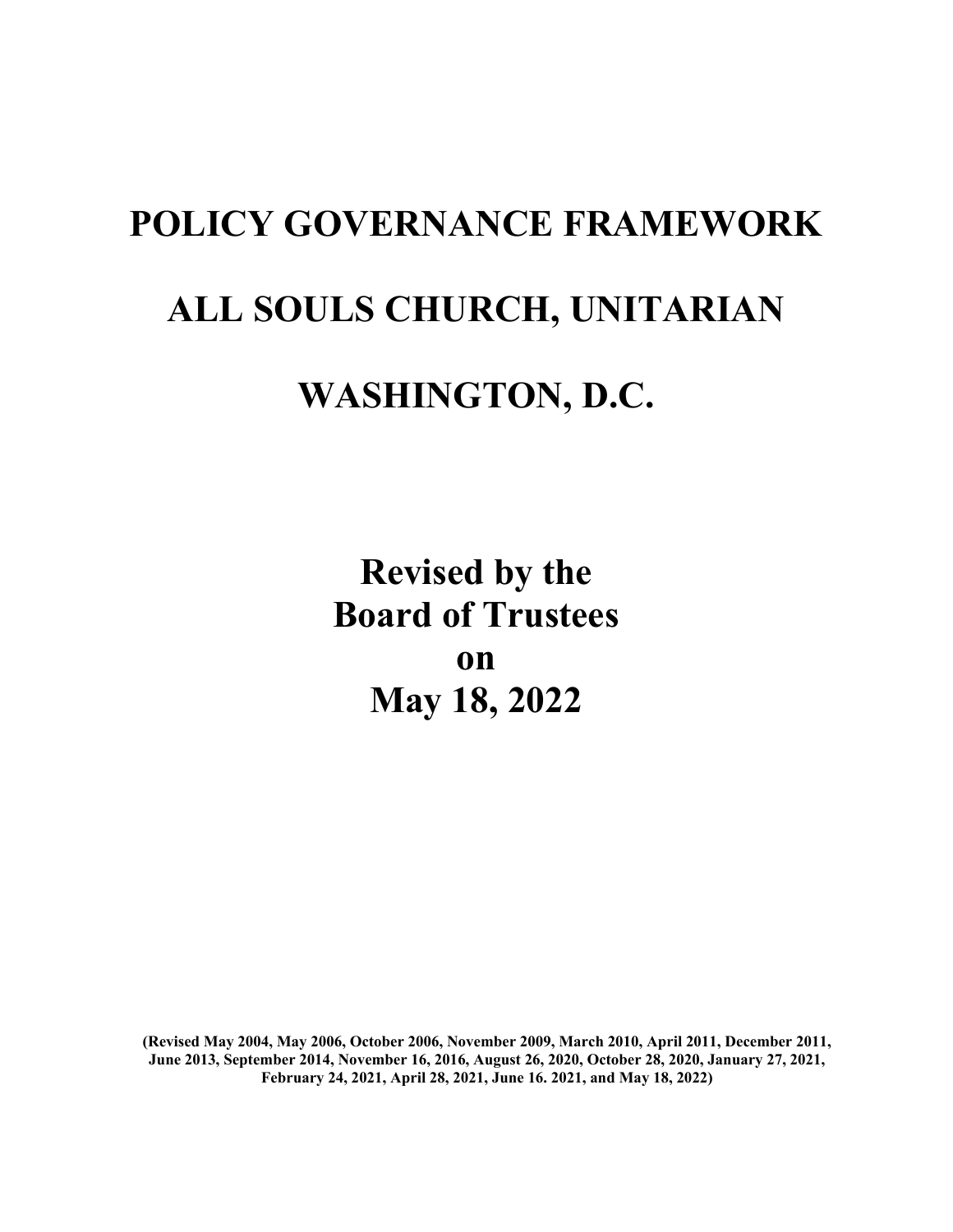## **Table of Contents**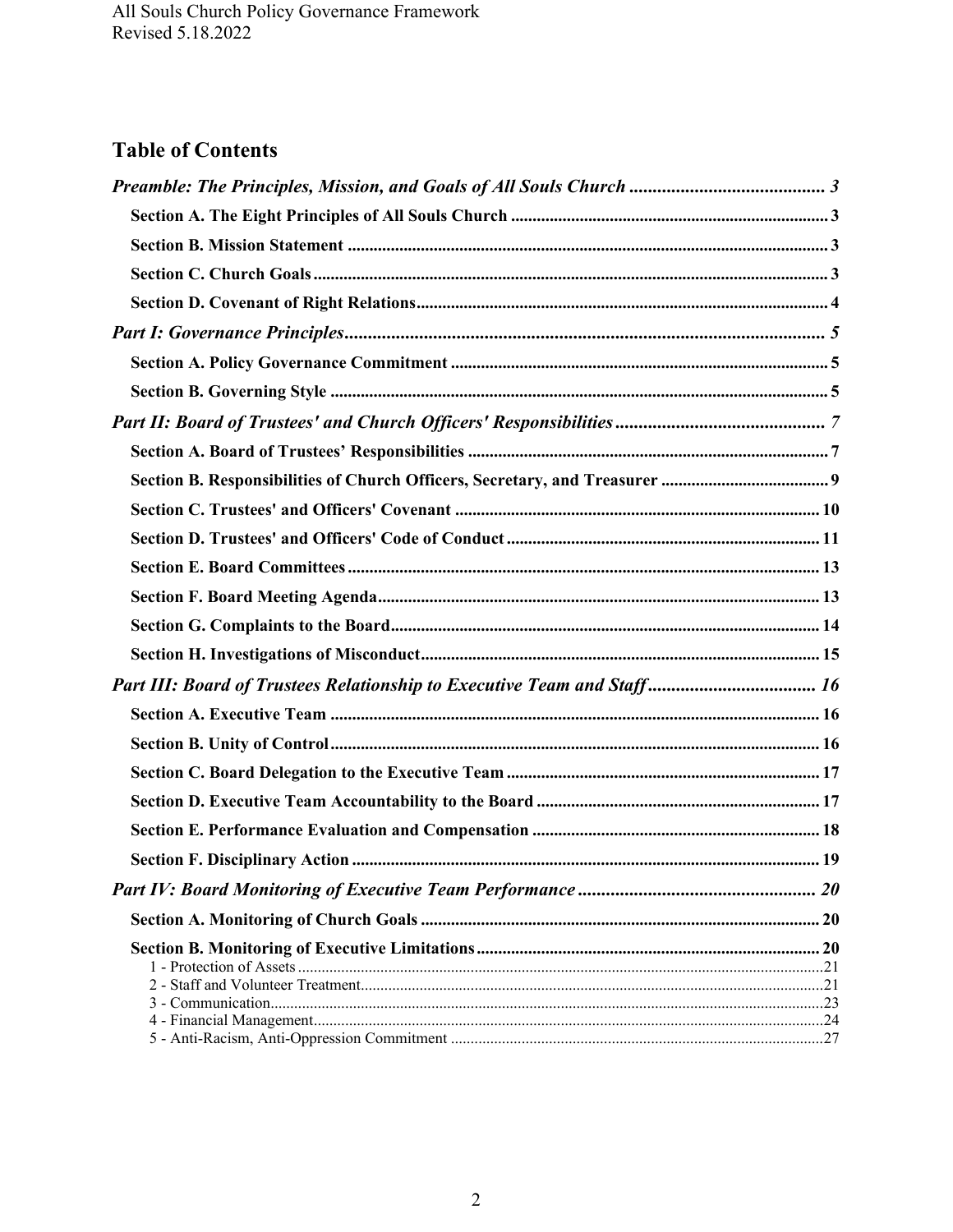### <span id="page-2-0"></span>**Preamble: The Principles, Mission, and Goals of All Souls Church**

#### *Section A. The Eight Principles of All Souls Church*

- <span id="page-2-1"></span>1) The inherent worth and dignity of every person
- 2) Justice, equity and compassion in human relations
- 3) Acceptance of one another and encouragement to spiritual growth in our congregations
- 4) A free and responsible search for truth and meaning
- 5) The right of conscience and the use of the democratic process within our congregations and in society at large
- 6) The goal of world community with peace, liberty, and justice for all
- 7) Respect for the interdependent web of all existence of which we are a part
- 8) Journeying toward spiritual wholeness by working to build a diverse multicultural Beloved Community by our actions that accountably dismantle racism and other forms of oppression in ourselves and our institutions

#### *Section B. Mission Statement*

<span id="page-2-2"></span>As set by the Congregation in our bylaws, the purpose of All Souls is to create a diverse, spiritgrowing, justice-seeking Beloved Community that transforms ourselves and our world into one great family of all souls.

#### *Section C. Church Goals*

<span id="page-2-3"></span>The people of All Souls Church will use our time, talent, and treasure to:

- 1) Become a multi-cultural, multi-racial, multi-generational spiritual community that is grounded in authentic relationships, trust, and belonging.
- 2) Welcome all people of good will with radical hospitality and inclusion.
- 3) Deepen our spiritual lives through learning and creative expression.
- 4) Act accountably to dismantle racism and other oppressions in ourselves and our institutions.
- 5) Connect with each other and our neighbors in new ways and in a well-maintained historic building.
- 6) Serve the needs of those in our city in partnership with local organizations.
- 7) Love and care for one another across the lifespan in times of joy, sorrow, and transition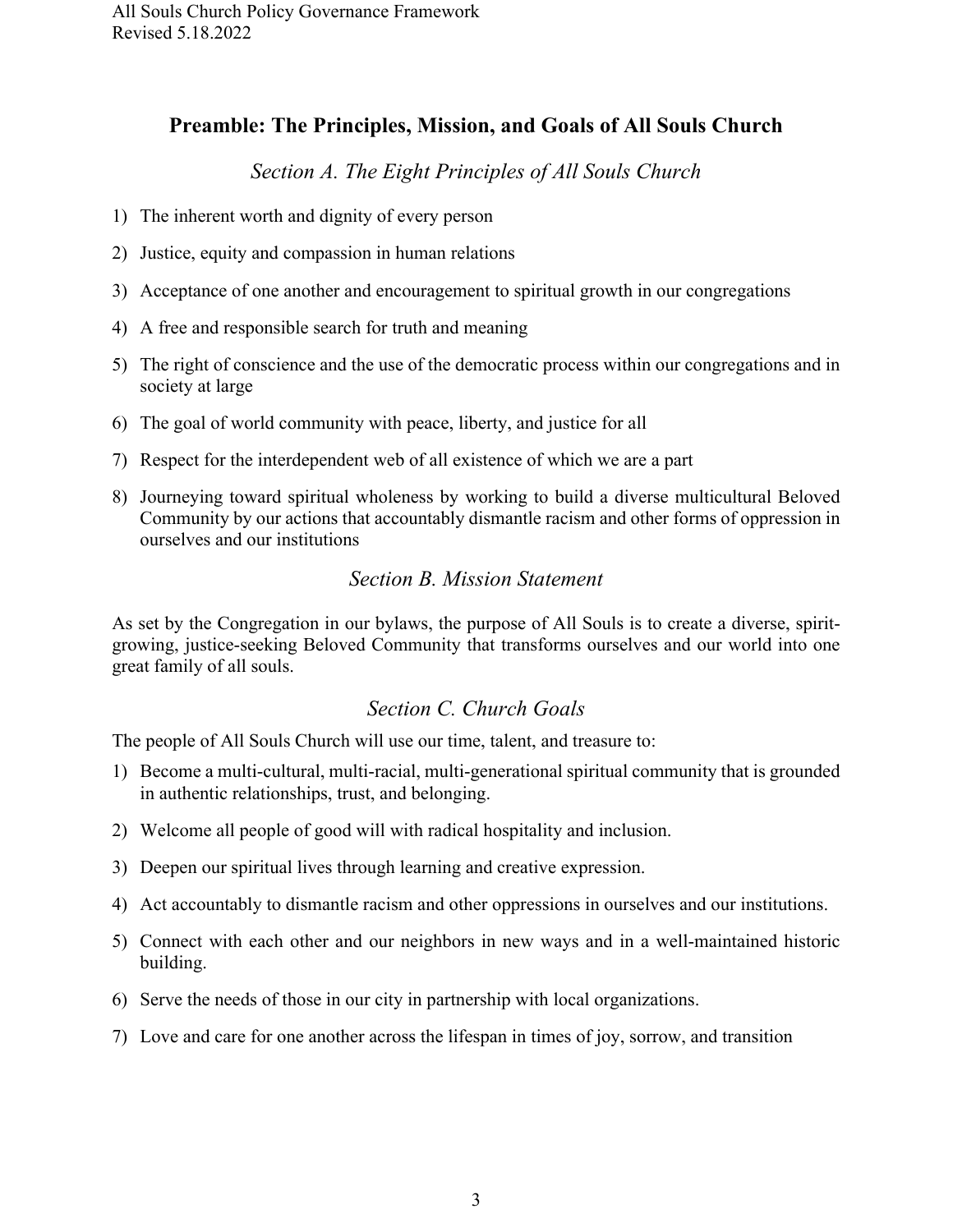## *Section D. Covenant of Right Relations*

<span id="page-3-0"></span>To covenant with one another is to engage in the spiritual and everyday practice of loving better. Although this covenant expresses our written promise to each other, our true covenant lives and breathes in our actions. In times of growth we will use it to deepen our bonds with one another; during times when we are loving well, it will inspire us to love better; and in times of conflict, we will use it to guide us. We expect this covenant to be challenging, but we also expect it to inspire us to strengthen our relationships and deepen our sense of community.

The spirit of the covenant and the specific examples of behavior come directly from contributions of the All Souls community. We commit to living and working with this covenant, adjusting the ideals, and expanding the examples to make it truly our own.

We practice hospitality, welcoming all those who enter. Greet people warmly; get acquainted with others; treat visitors as fellow worshipers; welcome newcomers into conversations; treat one another kindly outside of church as well as inside.

We work to foster a multicultural and multigenerational community that sees diversity in all its manifestations as a sign of our strength. *Engage with those who are different from us; challenge bigotry in all its forms; work to empower those who are disempowered; actively confront our assumptions through critical and studied examination of the forces that disadvantage some and privilege others.*

We listen with respect and attention and speak with care. Assume that people have good intentions; listen intentionally and compassionately; encourage people to speak without blaming or judging them when they do.

We serve our church community with generosity and good humor, and we will acknowledge the service of others. Honor all levels of service to the church; solicit the input of others; encourage people to make choices that balance their needs with the needs of others; invite others to join us in our activities; honor the right of others to say no.

We resolve conflicts directly, using openness and compassion. Make every effort to settle differences directly and openly; stay engaged with each other through difficult conversations; hold ourselves responsible for hearing all sides.

We acknowledge our mistakes and shortcomings and are willing to forgive those of others. Acknowledge our own and others' imperfections; forgive ourselves and others; be accountable for keeping our promises; lovingly call each other to account for behavior that is hurtful to others.

We support each other in times of joy and need. Help each other in times of crisis; recognize each other's talents; remind others of the spark of divinity within them; embrace our different cultural and faith traditions; challenge each other to grow.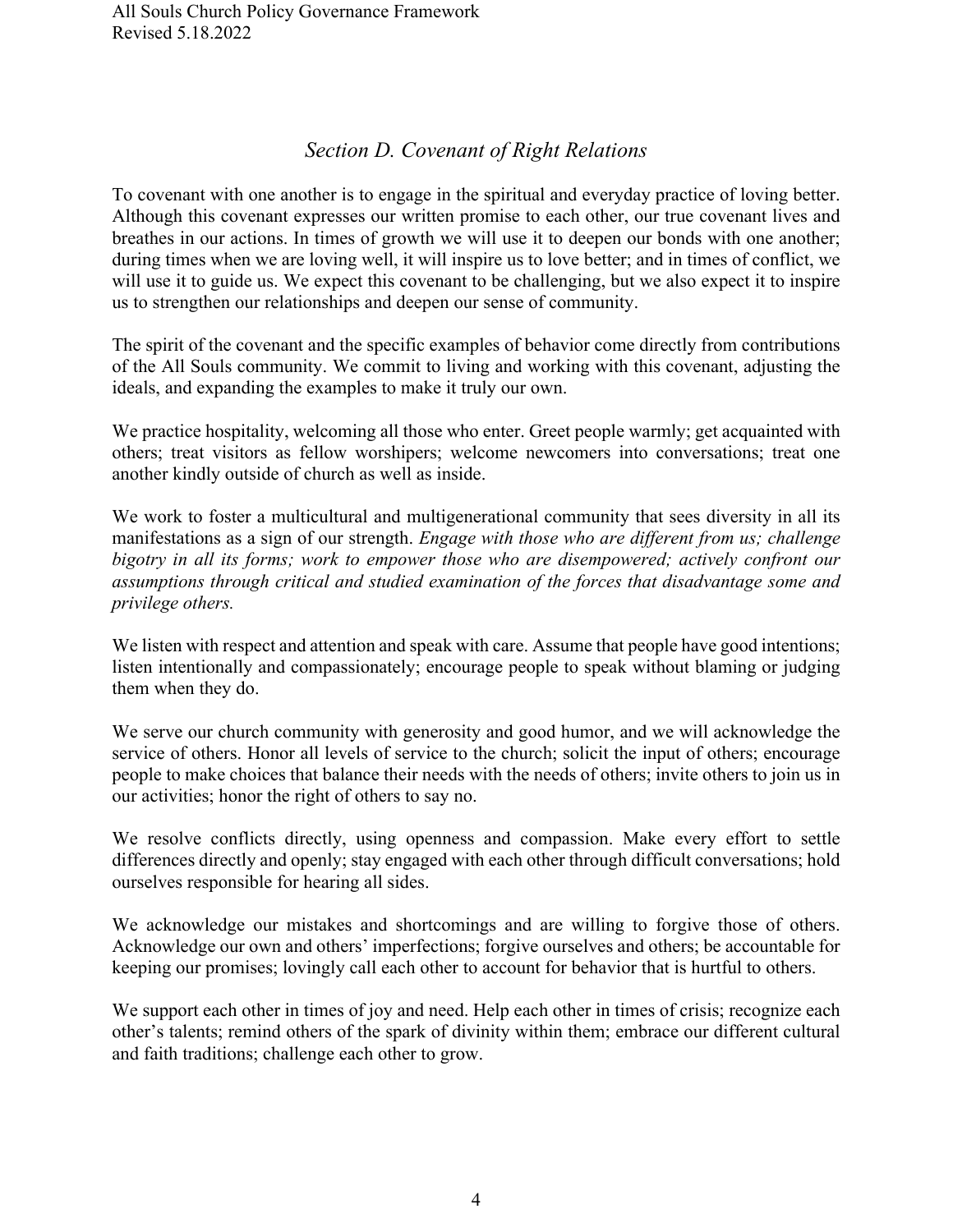## **Part I: Governance Principles**

### *Section A. Policy Governance Commitment*

- <span id="page-4-1"></span><span id="page-4-0"></span>1. The Board of Trustees will assure, on behalf of the congregation, that All Souls Church will make the best use of its resources to accomplish its mission and further the ministries of the Church.
- 2. The Board's commitment to Policy Governance should be motivated by a determination to provide a governance framework that encourages the Staff and congregational volunteers to devote their time and energies to ministries that reflect the principles of Unitarian Universalism and All Souls' Church Goals.
- 3. The Board will place particular importance on ensuring that:
	- a) Congregationally approved long-term Church Goals drive All Souls' ministries and that collaboration among all parts of the Church in a spirit of shared ministry is an essential feature of the Church's success in meeting those Church Goals.
	- b) Through financial oversight and budgeting**,** the assets of the Church are protected and applied in support of the Church Goals and ministries**.**
- 4. The Board expects that its policies and decisions in seeking to implement this Policy Governance Framework will always be a "work in progress." Although these policies must be set by the Board, exchanges between the Board and the Executive Team, the Church Council and the congregation will continue to impact the Board's deliberations and lead to revisions of these policies from time to time.
- 5. The Board commits to examining church systems, policies, and actions through an anti-racist, anti-oppressive lens. This commitment requires Trustees to acknowledge their biases, question their assumptions, and allow for the discomfort that comes with this work.
- 6. The Board will report to the congregation each year at the Annual Meeting on the progress of the Church in meeting its Church Goals and in carrying out the policies in this Policy Governance Framework.

## *Section B. Governing Style*

- <span id="page-4-2"></span>1. The All Souls' Board of Trustees shall approach its task with a style which emphasizes responsiveness to the congregation, organizational vision rather than individual agendas or interpersonal differences, and strategic leadership rather than administrative detail.
- 2. The Board shall maintain a clear distinction between the roles of the Board and the Staff, encourage diversity in viewpoints, focus on the future rather than the past, and be proactive rather than reactive.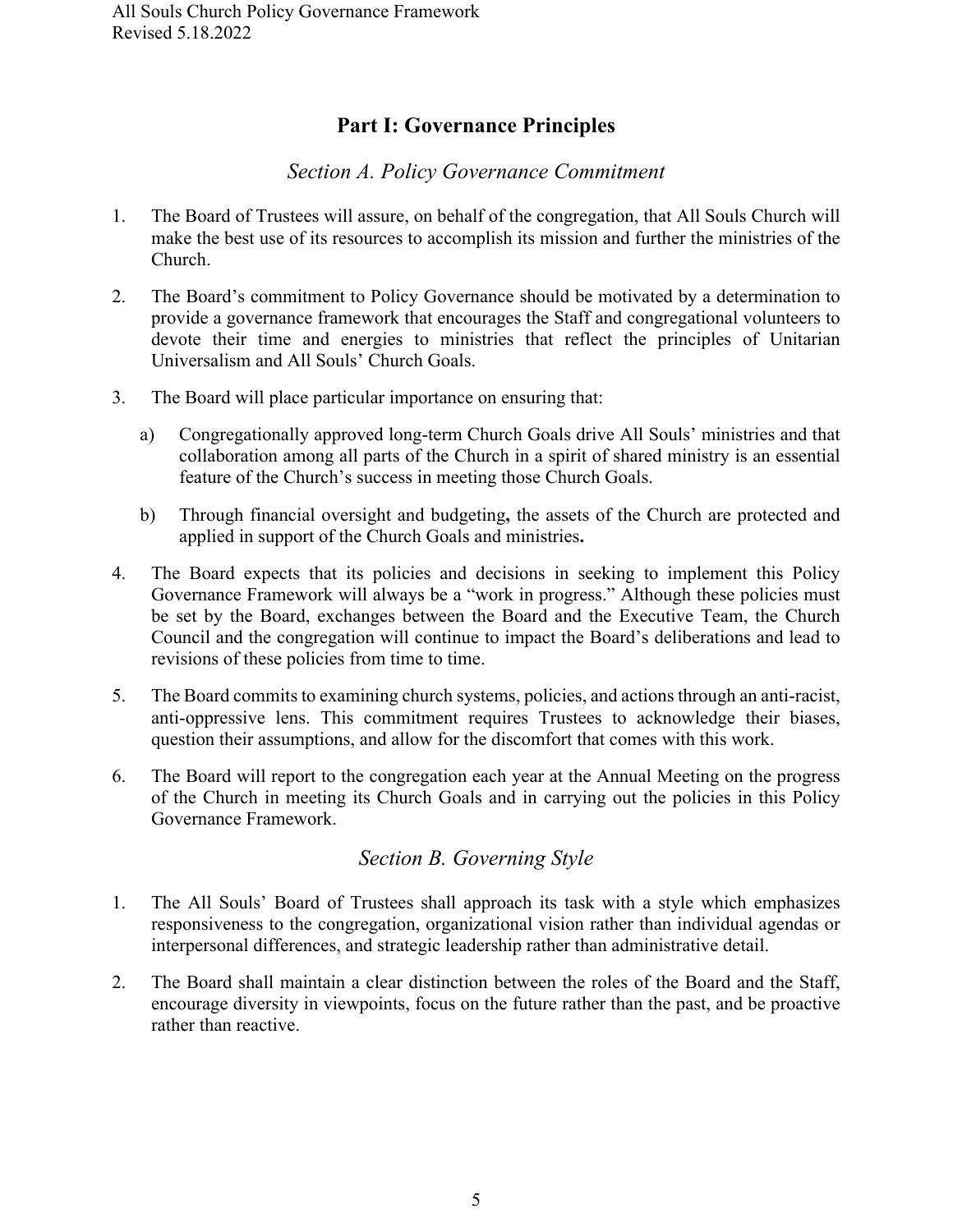- 3. In this spirit, the Board shall:
	- a) Focus chiefly on the long-term Church Goals for the congregation's future, not on the administrative or programmatic means of achieving these Church Goals, which are the responsibility of Staff, not the Board.
	- b) Direct and inspire the Church through the careful establishment of clear policies.
	- c) Structure its work to address, eliminate, and prevent actions, decisions and outcomes that result from and perpetuate racism and other oppressions.
	- d) Seek out, listen to, and value congregational input.
	- e) Enforce upon its members a set of rules and discipline needed to govern with excellence, including the Board and Officers Covenant and Code of Conduct.
	- f) Timely orient new members on Policy Governance and on how the Board uses the  $8<sup>th</sup>$ Principle.
	- g) Prudently spend time and money on ongoing governance and anti-oppression training.
	- h) Be honest about what the Board and Trustees do not know when navigating issues regarding race and reach out to experts for advice.
	- i) Plan ahead, including through the use of an annual monitoring calendar.
	- j) Ensure the continuity of Board actions and decisions through systematic recording of its proceedings.
	- k) Cultivate a sense of collaboration and take group responsibility for fulfilling Board commitments, regardless of the failure of any individual or Board committee to meet a commitment.
	- l) Be composed of members who model responsible behavior in all aspects of governing, including the generous contributions of time and/or money.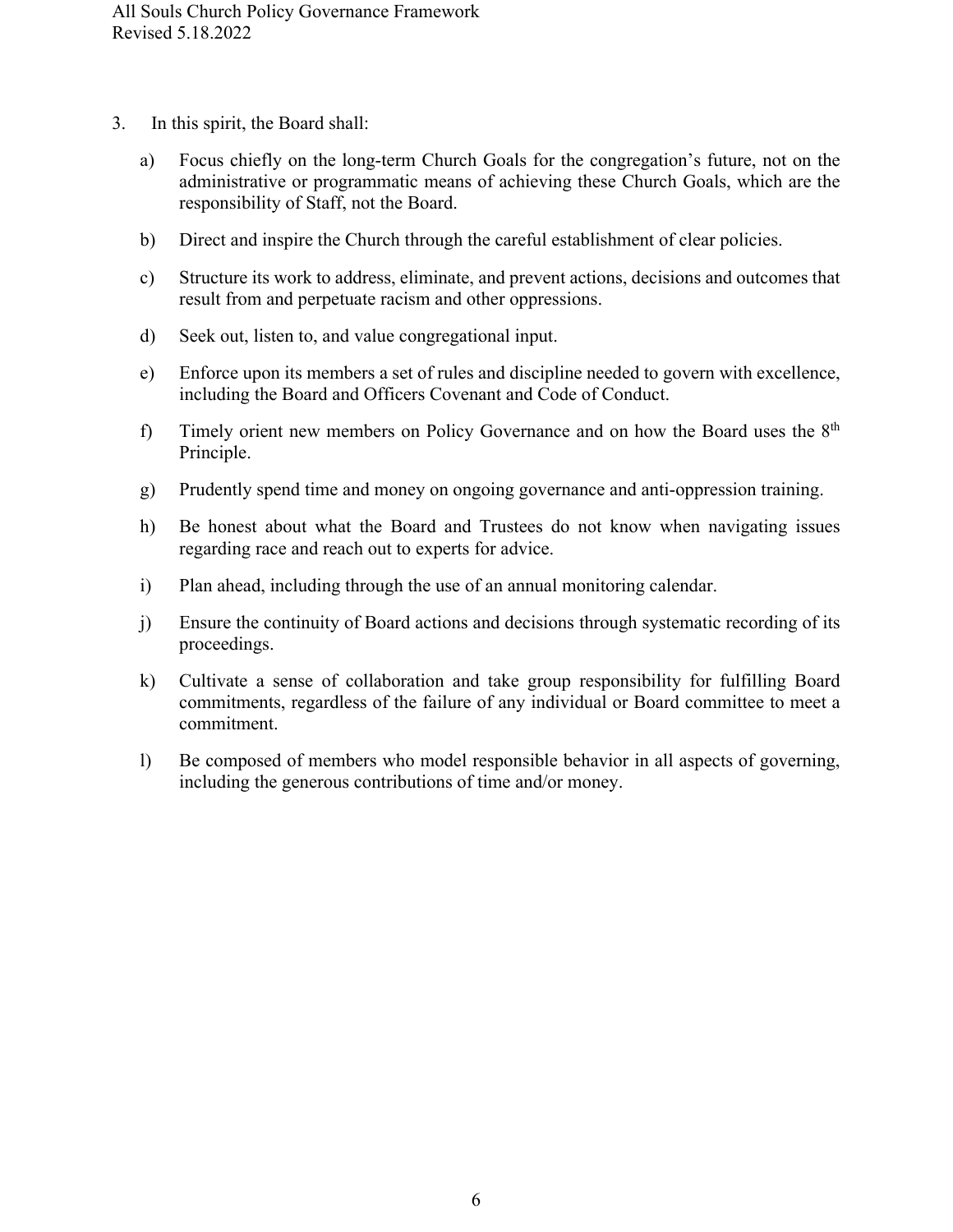## <span id="page-6-0"></span>**Part II: Board of Trustees' and Church Officers' Responsibilities**

## *Section A. Board of Trustees' Responsibilities*

- <span id="page-6-1"></span>1. The Board is the fiduciary agent as defined by our Bylaws. It also provides the formal governance link between the Staff (led by the Executive Team) and the congregation (members).
- 2. To fulfill its responsibilities, the Board will work with the Leadership Development & Nominating Committee to recruit Trustees to make the Board more diverse, especially with respect to race.
- 3. Based on substantial consultation with the All Souls congregation, the Board will produce and update, as appropriate, written governing policies that address each category of organizational decision-making. The policies are divided into four parts:
	- a) Church Goals, which implement the Mission of All Souls Church. The Church Goals describe our current priorities, defining what needs are to be met and for whom.
	- b) Executive Limitations, which establish the limits and boundaries within which all executive activity and decisions must take place.
	- c) Governance Process, which consists of policies that describe how the Board itself will operate and promote a culture of performance to which the entire Board is committed.
	- d) Board-Executive Team Linkage, which include policies that define how the Board will monitor the accountability and performance of the Executive Team.
- 4. Through regular monitoring, the Board will assess Executive Team performance against policies in 2(a) and 2(b).
- 5. Through regular monitoring, the Board will assess its own performance against policies in  $2(c)$  and  $2(d)$  and the  $8<sup>th</sup>$  Principle.
- 6. As part of its monitoring responsibility and following the overall delegation outlined under Financial Management (Part IV., Section B. (4.), the Board will review a budget developed by the Executive Team and then recommend an annual budget to the All Souls membership. The Board will recommend to the membership a budget dividing anticipated expenditures among a set of general categories, based on All Souls approved policies and priorities. The Board may, for the information of the membership, describe the anticipated expenditures in greater detail; but, in order not to interfere with the discretion of the Executive Team the Board will recommend that the budget approved by the membership not include this level of detail.
- 7. In addition to reviewing and then recommending the annual budget to the full congregation, the Board's fiduciary responsibility under policy governance will also include careful monitoring of the Executive Team's adherence to financial and asset management policies. The Board's Finance Committee will assist the full Board in this responsibility. Moreover, in consultation with the Finance Committee, the Board will ensure that the Church undergoes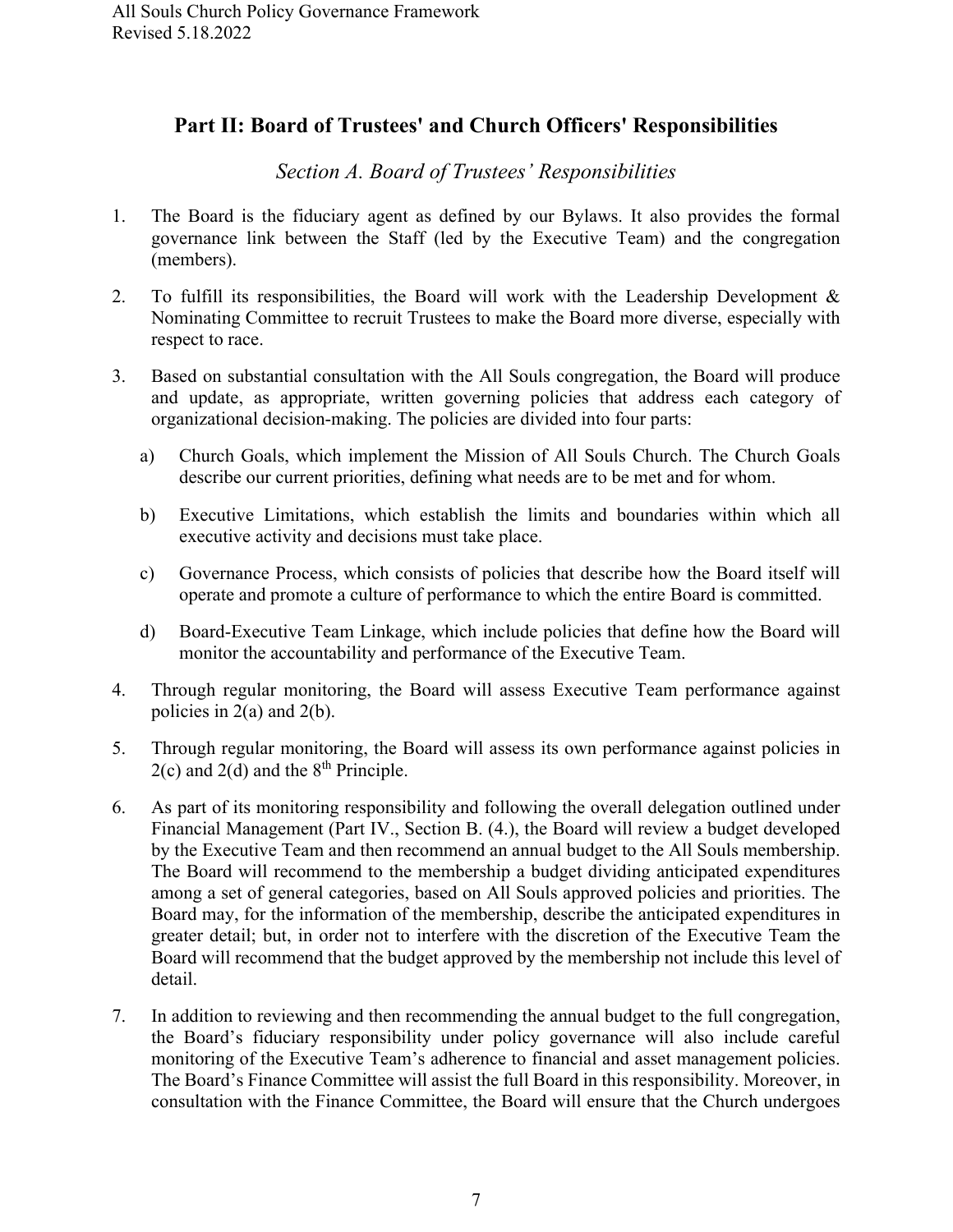an independent audit every three years, and more often if the Board and Finance Committee consider it necessary to do so, in addition to internal reviews conducted annually.

- 8. The Board will also consciously play a leadership role in supporting the Church's fundraising programs and in overseeing the management of the Church's endowments, in conjunction with the Finance Committee.
- 9. The President and Vice Presidents of the Board of Trustees are elected by the Board itself.
- 10. The President assures the integrity of the Board's process, chairs Board meetings, and represents the Board during new member ceremonies, ordinations and installations, and at occasional outside gatherings and meetings. The Board President will assure that the Board behaves consistent with its own rules and values and those legitimately imposed upon it from outside the organization. In particular, that:
	- a) Meeting discussion content will be only those issues which, according to Board policy, clearly belong to the Board to decide, not the Executive Team.
	- b) Deliberations will be fair, open, and thorough but also timely, orderly, and kept to the point.
	- c) Work is delegated, as appropriate, to different Board members and/or working groups.
	- d) Each Board member has adequate orientation and ongoing training on Policy Governance and the 8<sup>th</sup> Principle.
- 11. The President is:
	- a) empowered to chair Board meetings, with all the commonly accepted power of that position, including both ruling and recognizing, in accordance with **the Democratic Rules of Order**, except where the Board has suspended them.
	- b) authorized to use any reasonable interpretation of the provisions of this Policy Governance Framework document in preparation for said meetings.
	- c) required to give ample notice of meetings and may convene a meeting even if there is no quorum as defined by **the Democratic Rules of Order**. However, no motion can be passed or binding action taken unless approved by a number of trustees that represents a majority of the authorized Board.
	- d) free to encourage the attendance at Board meetings of members of the congregation and, at their discretion, permits comments by such members that are of reasonable relevance and length on matters before the Board at that meeting.
	- e) permitted to use electronic messaging and/or telephone or fax communication to vote and make decisions on issues, but only in circumstances where they have determined that the decision involved is non-controversial but of a time-sensitive nature, or that the Board cannot be convened before the decision must be made.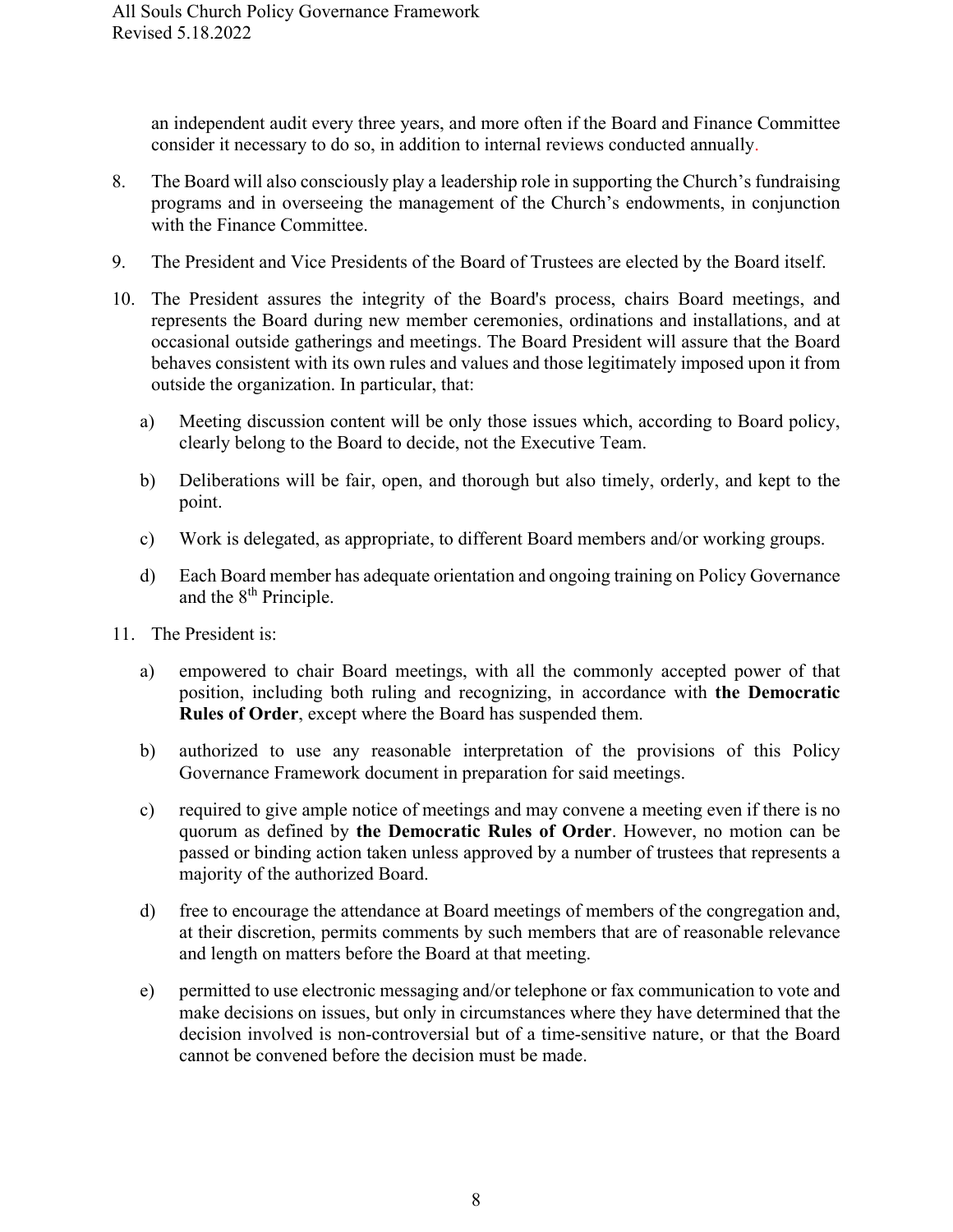- f) not authorized to make decisions about policies created by the Board within the Church Goals and Executive Limitations policy areas. Therefore, the President has no authority independent of the Board to supervise or direct the Senior Minister or others on the Executive Team.
- g) authorized to represent the Board to outside parties in announcing Board-stated positions and in stating chair decisions and interpretations within the areas delegated to them.
- h) authorized to delegate this authority but remains accountable for its use.
- i) encouraged to work with the Trustees to put in place a process to address disruptive or destructive behavior within the Board and its proceedings.
- 12. One of the Vice Presidents shall act in the place of the President when the President is absent or otherwise temporarily unable to perform their duties. The Vice Presidents shall take on special projects and assume other responsibilities as delegated by the President.

*Section B. Responsibilities of Church Officers, Secretary, and Treasurer*

<span id="page-8-0"></span>In addition to their roles as defined by the Bylaws, the specific duties of Church Officers with regard to the Board of Trustees are delineated below.

- 1. **The Moderator** shall preside at annual and special meetings of the Church and shall be responsible to assure that the proceedings are conducted fairly and in accordance with the Bylaws and **Robert's Rules of Order**, giving reasonable opportunity for all members to express their opinions, except for matters relating to the determination of the ballot process for elections which shall be the Nominating Committee's responsibility. In the event that the Moderator is unable to do so at a particular meeting, a presiding officer shall be elected from the members present at the meeting. The Moderator shall also chair the Church Council, which shall be composed of the chairs of all standing committees and *Ad hoc* committees, leaders of Church organizations and activities, and the officers of the Church.
- 2. The **Assistant Secretary** takes minutes at the meetings of the Church Council, maintains and circulates a list of Church Council members, serves as a registrar for all congregational meetings, and fulfills other tasks normally handled by the Secretary when they are unavailable.
- 3. The **Assistant Treasurer** is responsible for ensuring that Sunday receipts are properly counted, monitoring the security of valuables in the Church's possession, signing checks and fulfilling other tasks normally handled by the Treasurer when they are unavailable. The Assistant Treasurer will also work to ensure the integrity and proper retention of financial Church records.
- 4. The **Membership Secretary** ensures an accurate count of members and members eligible to vote whenever such a count is necessary, which is typically for all-congregation meeting; determines Church membership status; and maintains the official roll of the Church's membership.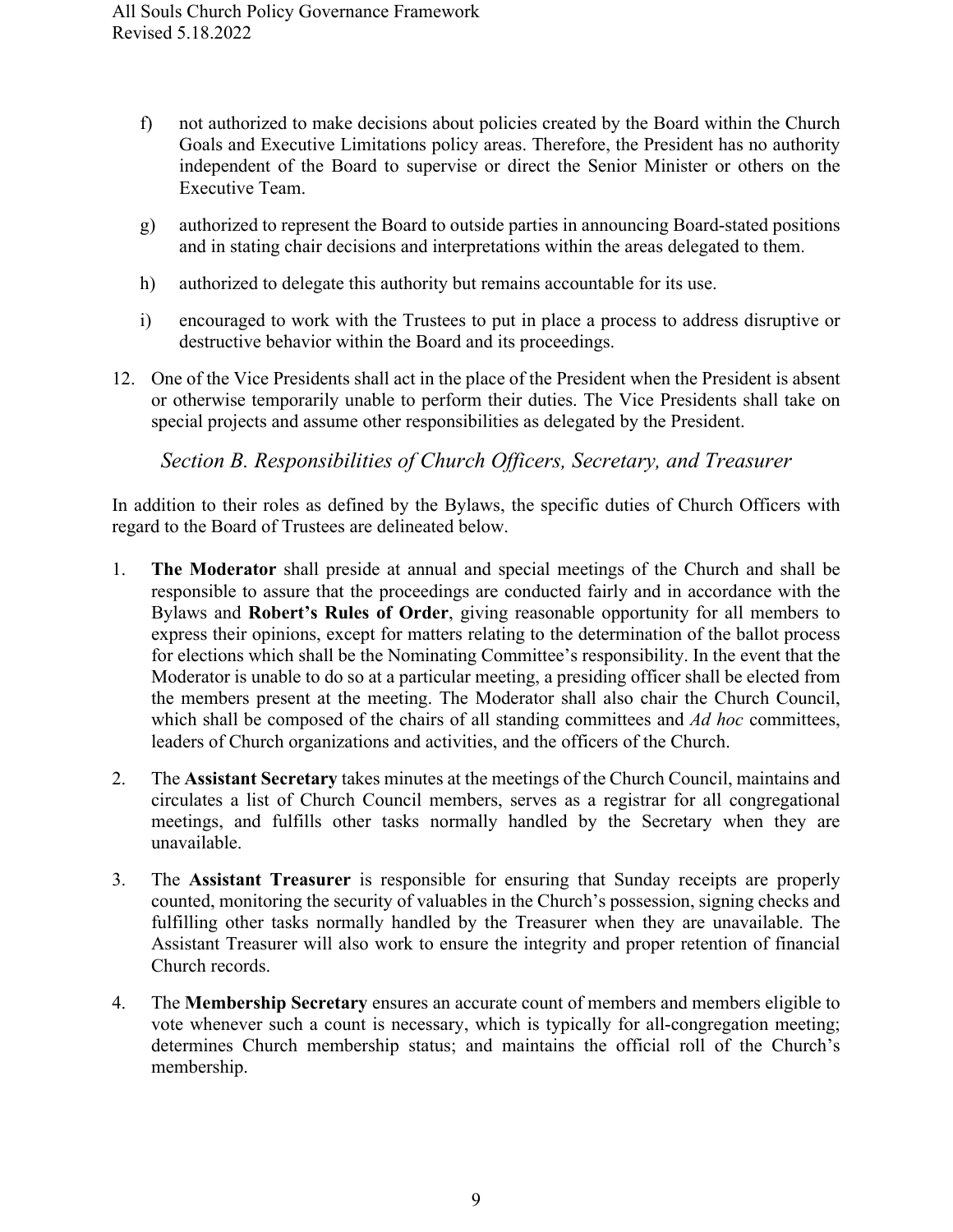5. The **Assistant Secretary, Assistant Treasurer, Moderator, and Membership Secretary**  shall be notified of and have the right to participate in all meetings of the Board of Trustees (including those held in executive session), but without the right to vote.

In addition to their roles as defined by the Bylaws, the specific duties of the Treasurer and Secretary are outlined below:

- 1. The **Secretary** is a member of the Board and is expected to attend all Board meetings and participate in them. The Secretary shall take minutes at Board meetings and annual congregational meetings, compile and update policies and practices adopted by the Board, maintain lists of the membership of Board committees and notify Board committee appointees of their appointment, and see that required meeting notices are duly given. The Secretary shall take responsibility to obtain and archive the minutes and all official documents used at Board meetings and to make them available to the congregation and shall also convene the first meeting of the newly elected Board of Trustees, and preside over the election of the President and Vice-President; convene the first meeting of the Nominating Committee; and receive and post the report of the Nominating Committee and the report of the Church Council on nominations to the Nominating Committee.
- 2. The **Treasurer** is a member of the Board and is expected to attend all Board meetings and participate in them. The Treasurer is responsible for advising the Board of Trustees about any emerging financial needs, concerns or policy issues meriting the Board's attention or action. They will report at Board meetings on whether the Church is spending within the limits set forth in the annual budget and receiving income at the levels expected, and alert the Board to any noteworthy changes in fund balances and investments. They lead the Board's efforts to monitor the Church's implementation of policies whenever financial resources are involved. The Treasurer will also assist the Board and the Executive Team in developing an annual budget, advise them on the financial aspects and implications of the proposed budget, and preside over all budget hearings.

## *Section C. Trustees' and Officers' Covenant*

<span id="page-9-0"></span>In working together to serve All Souls Church, the Trustees and Church Officers covenant to:

- 1. Actively and respectfully listen to each other, assuming we bring our best intentions to every discussion and being mindful that we each have valuable and unique perspectives.
- 2. Clearly communicate with the congregation about our decisions to help them meaningfully understand those decisions.
- 3. Give and accept constructive feedback as we work to resolve issues; strive to use "I" statements instead of "you" statements.
- 4. Consciously build trust amongst ourselves and the congregation by holding ourselves to the highest possible standard of openness, transparency and accountability.
- 5. Acknowledge when our own imperfect understanding or imperfect communication harms others.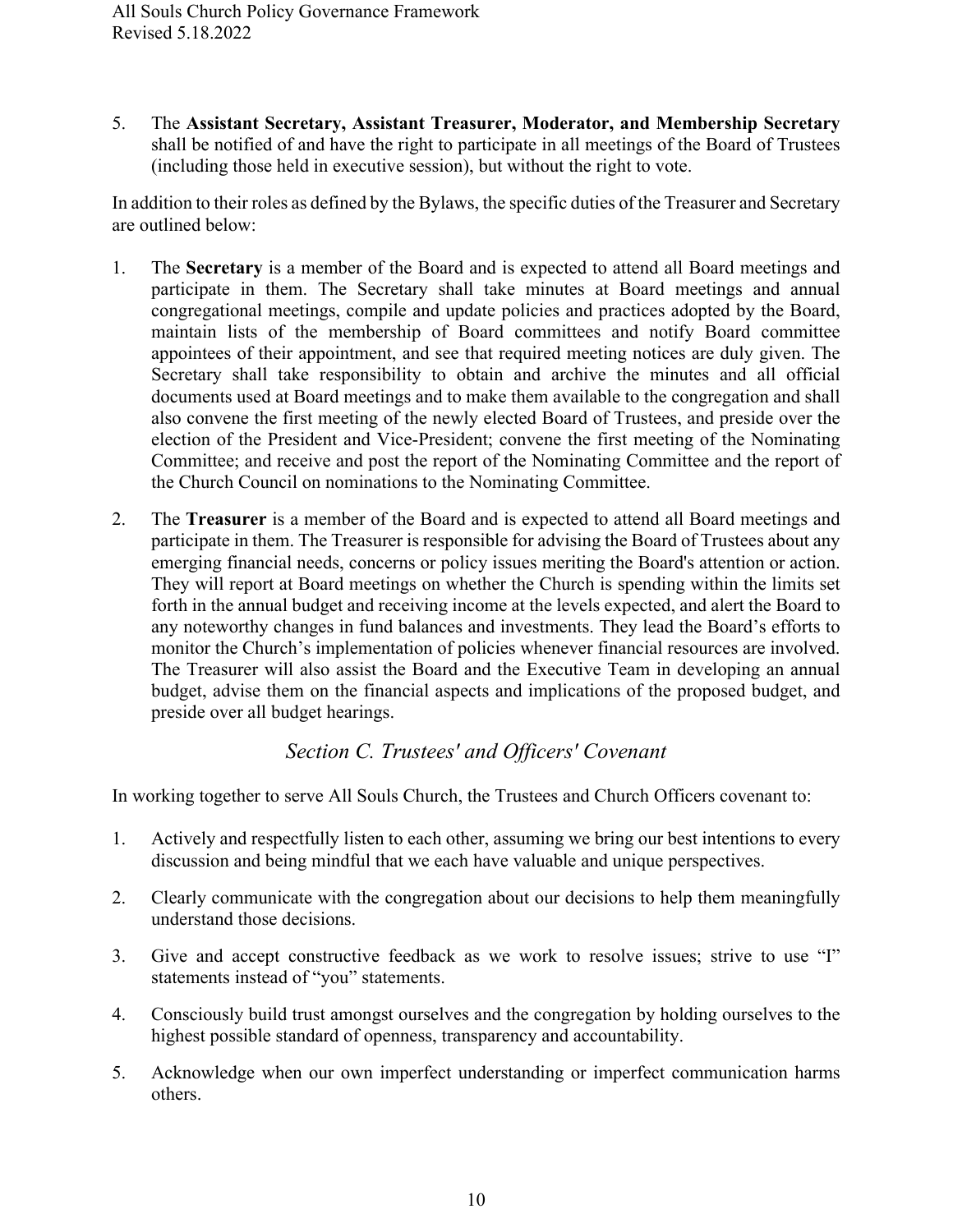- 6. Lovingly call each other and ourselves to account when the covenant or other foundational documents are not being honored.
- 7. Make space in discussions for dissenting or minority voices to be recognized and heard, understanding that these voices are raised in love and can be challenging to raise up especially in the face of majority opinions.
- 8. Maintain confidentiality unless given consent that words and thoughts can be shared.
- 9. Support decisions that have been made by the full Board.
- 10. Ensure, to the greatest extent possible, that all of us are aware of ongoing issues and discussions with the church ministers and staff, within the Board itself, and within the congregation.
- 11. Be responsive to other Board members, officers, and Congregants by replying to electronic communications and phone calls promptly, if a response is called for.
- 12. Speak in person or over the phone when electronic communication is hindering effective dialogue, or when time-sensitive information needs to be shared in between regular meetings of the Board.
- 13. Build relationships with each other outside of monthly Board meetings.
- 14. Carry our fair share of Board work and to prepare thoroughly for meetings and other obligations, including by being familiar with our foundational documents, such as bylaws, policy governance, committee terms of reference, and covenants.
- 15. Consciously work to make all board meetings as effective as possible.
- 16. Strive to integrate the 8<sup>th</sup> Principle into our work and communication as a Board.

These expectations will guide our relationships with each other, and we will review and affirm our covenant, making changes as needed, each year in June or July, shortly after we welcome new Board members.

#### *Section D. Trustees' and Officers' Code of Conduct*

- <span id="page-10-0"></span>1. The Board and Officers commit themselves to ethical, professional, respectful, and lawful conduct, including proper use of authority and appropriate decorum.
- 2. Trustees and Officers must represent unconflicted loyalty to the interests of the membership. This accountability supersedes any conflicting loyalty, such as that to advocacy or interest groups and membership on other Boards or staffs. It also supersedes the personal interest of any Trustee or Officer acting as a consumer of the Church's services.
- 3. Trustees and Officers must avoid conflict of interest with respect to their fiduciary responsibility. In particular:
	- a) There must be no self-dealing or any conduct of private business or personal services between any Trustee or Officer and the Church administration, except as procedurally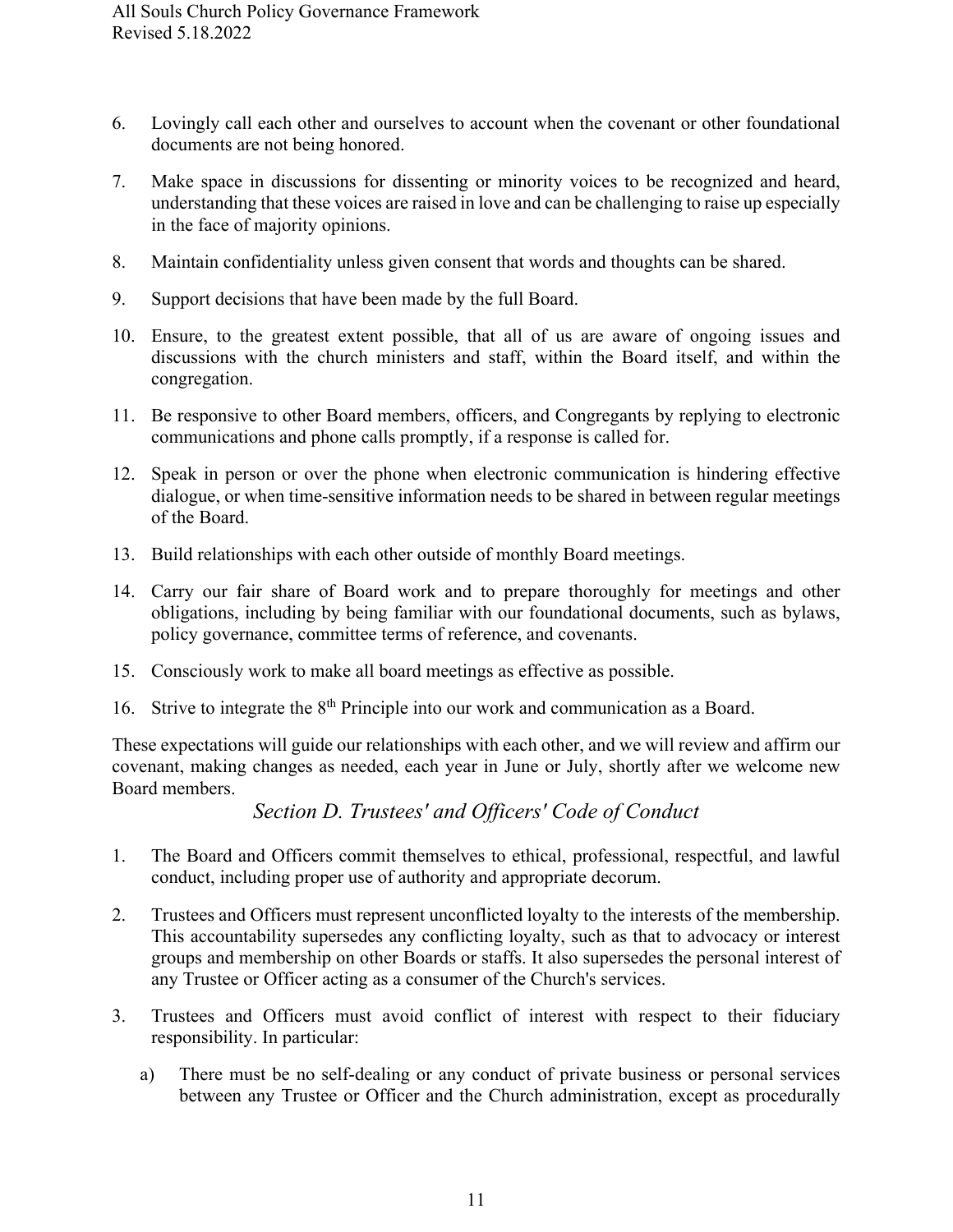controlled to assure openness, competitive opportunity, and equal access to inside information.

- b) When the Board is to decide upon an issue about which a Trustee or Officer has an unavoidable conflict of interest, that person shall absent themself without comment from not only the vote but also from the deliberations by leaving the meeting in advance.
- c) Trustees and Officers must not use their positions to obtain Church employment for themselves, family members, or close associates. Should a Trustee or Officer desire employment, they must first resign from their position.
- d) Trustees and Officers will annually disclose any involvement with other organizations or vendors, or any other association, that might result in a conflict.
- 4. Trustees and Officers may not attempt to exercise individual authority over the organization, except as explicitly set forth in Board policies. In particular:
	- a) Trustees' or Officers' interaction with the Executive Team or with Staff must recognize the lack of authority vested in individuals, except when explicitly authorized by the Board.
	- b) Trustees' or Officers' interactions with the public, media, or other entities must recognize the same limitation and the inability of any Trustee or Officer to speak for the Board or the Church, except when authorized to represent Board decisions.
	- c) Trustees and Officers will make no judgments of the Executive Team or Staff performance, except as their performance is assessed against explicit Board policies by a formal evaluation process.
- 5. While seeking to operate as a Board in an open and transparent manner, Trustees and Officers will also respect the confidentiality appropriate to issues of a sensitive nature, and will seek the advice of the President of the Board or Executive Team if they are uncertain about the appropriate balance to be maintained between openness and confidentiality.
- 6. Trustees and Officers will make every effort to attend monthly meetings and other meetings where all Board members and Officers are expected to attend. In the event that a Trustee misses three consecutive meetings for reasons that a majority of the Board judge to be unjustified, the Trustee will be asked to resign from the Board. A Trustee will be promptly notified any time the Board has deemed an absence to be unjustified.
- 7. Trustees and Officers will take the initiative to ensure that they are adequately briefed and informed, particularly by checking e-mails and the mailboxes in the Church office.
- 8. Trustees and Officers will conduct themselves at all times with the discipline and decorum appropriate to a leader of the Church.
- 9. Board members will not treat anyone in a discourteous, undignified or unfair manner, whether in person or in electronic communication.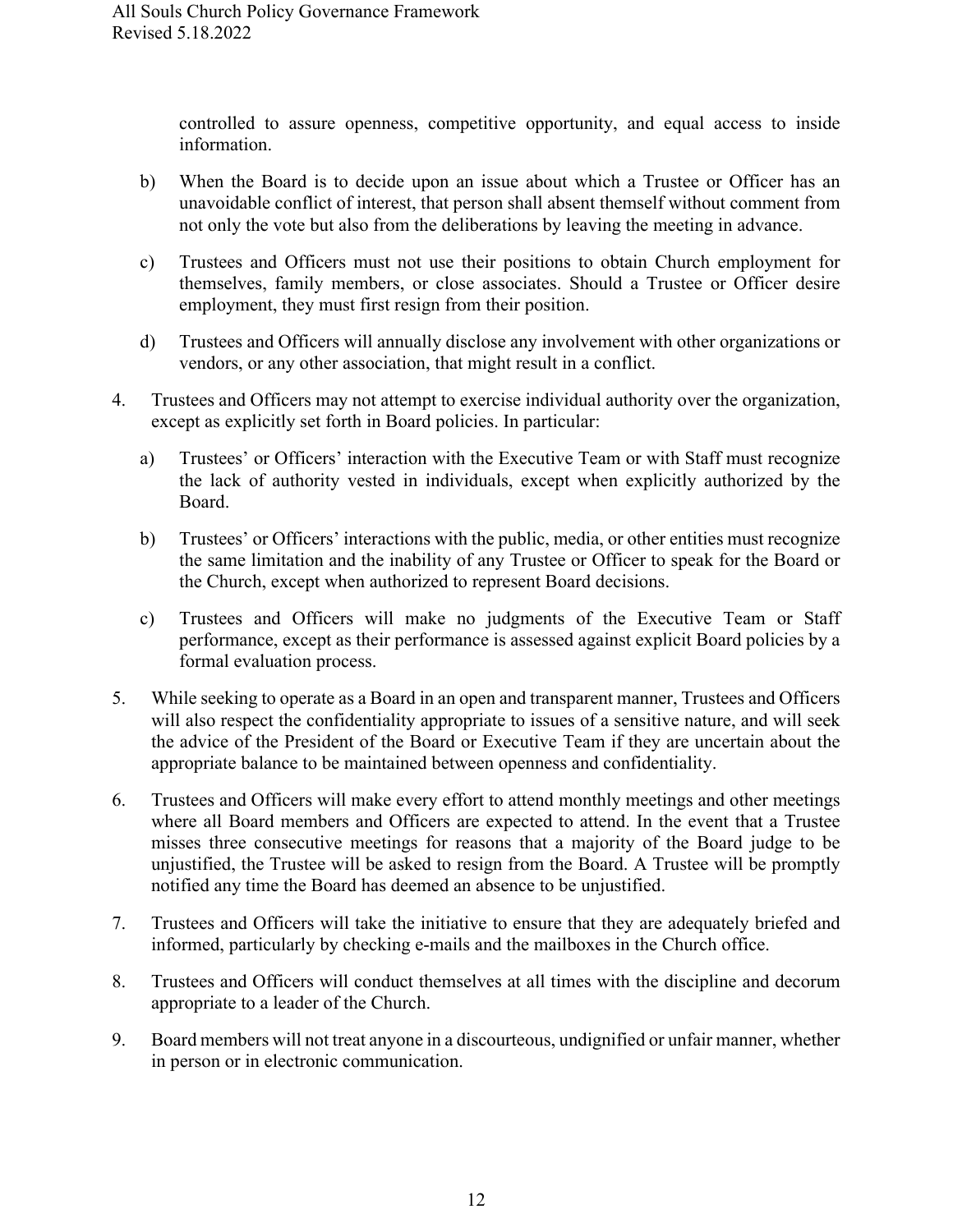10. Board members give each other permission to give honest feedback on the Board's adherence to this governance policy.

### *Section E. Board Committees*

- <span id="page-12-0"></span>1. A committee is a Board Committee only if its existence and charge come from the Board, regardless of whether Board members sit on the Committee. Board Committees should be created sparingly and only to assist the Board in carrying out its responsibilities. For Board Committee appointment procedures, see Bylaws Article XI, Section 3.
- 2. Expectations and authority should be carefully stated in the Committee's Terms of Reference (TOR) in order to ensure clarity in the Board's expectations and not conflict with the authority delegated to the Executive Team. (Terms of Reference for Board Standing Committees should be attached as an appendix to the Policy Governance Framework.)
- 3. Board Committees assist the Board by preparing policy alternatives and suggesting their implications for Board deliberations. The Board and its Committees will meet periodically to discuss progress based on timelines established for the Committees.
- 4. Board Committees cannot exercise authority over Staff and will not normally deal with current Staff operations. Board Committees should not alter or impede communication and delegation from the Board to the Executive Team.
- 5. Board Committees may not speak or act for the Board, except when formally given such authority by Board action or by controlling documents of the Church for specific and timelimited purposes.
- 6. Trustees or Officers assigned to Board Committees can participate as equal members of the committee.
- 7. Board Committees may be Standing (indefinite) or Ad hoc (temporary). The four Board Standing Committees are those on Finance, Right Relations, Personnel, and Governance.
- 8. The Beckner and A. Powell Davies Committees, though not Board Committees, require Board oversight according to the terms of the bequest.

## *Section F. Board Meeting Agenda*

- <span id="page-12-1"></span>1. Agendas for Board meetings will include the following components:
	- a) MINUTES: Approval of the minutes of the previous meeting.
	- b) CONSENT AGENDA ITEMS: Approval of a particular item based on a report that was sent out since the last meeting. The consent agenda allows the Board to approve less complex items without discussion so that it can concentrate on larger and/or more difficult issues requiring its attention. Any item on the consent agenda, however, may be removed by a Board member for further discussion and/or action. Board action required by a donor's stipulation, e.g. recommendations for funding from the Beckner Fund or the A. Powell Davies Fund, may also be consent agenda items.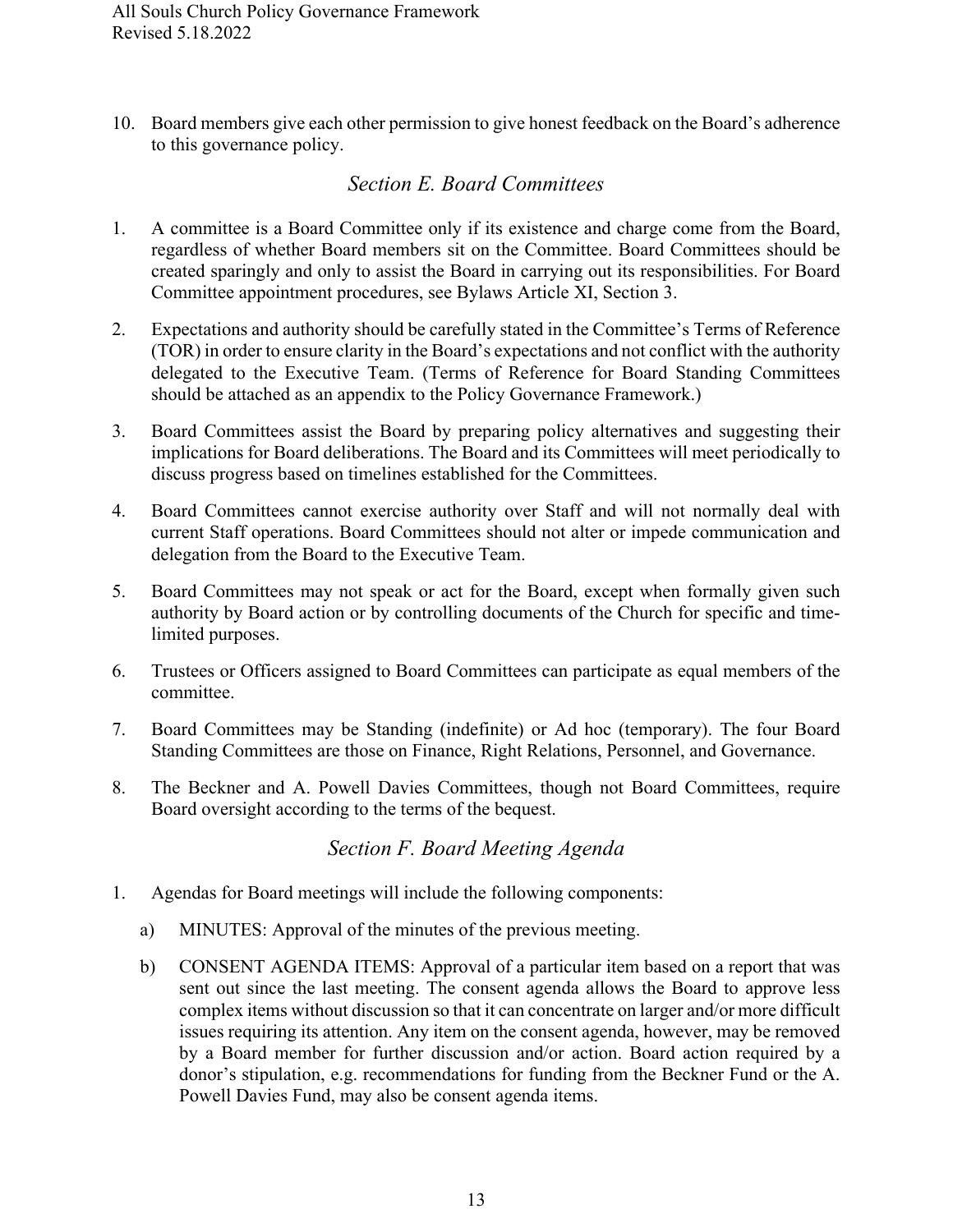- c) GOVERNANCE PROCESS: Discussion and decisions on questions that were sent to Board members in advance of a scheduled meeting.
- d) GOALS: Education of the Board on issues relevant to its ongoing cycle of monitoring progress in achieving the Church Goals.
- e) OTHER MONITORING: The Board will also periodically monitor its own and the Executive Team's compliance with the entire policy governance framework. At the beginning of each year, it will establish a schedule for all of its monitoring activities.
- f) NEXT MEETING DATE AND AGENDA
- g) SELF EVALUATION
- h) ADJOURNMENT
- 2. Related documents will be sent to all Board members in advance of the meeting and will include:
	- a) Meeting agenda
	- b) Minutes
	- c) Consent agenda items
	- d) Governance, goals and other monitoring documents related to the meeting agenda.

## *Section G. Complaints to the Board*

- <span id="page-13-0"></span>1. It is the intent of the Board to be accessible and responsible to the congregation and other stakeholders, but it is not a function of the Board to resolve complaints or grievances that are not directly related to the Board's policy making and policy monitoring functions. When individual Board members receive complaints from members of the congregation, the following process will be followed:
	- a) First and foremost, the member will encourage the complainant to contact the appropriate person, not a third party. However, it should be recognized that sometimes a member of the congregation will, for whatever reason, feel uncomfortable approaching that person. Also, there may be instances where the member does not know who is responsible for a particular decision, action, or policy. In such instances, the Committee on Right Relations should be helpful in advising the complainant where to turn.
	- b) The Board will only get involved in resolving a complaint about an issue if there is a violation of Church policy, or there is no relevant policy, or there is reason to question the appropriateness or adequacy of existing policy. In such situations, the Board will analyze and then resolve the problem, including making or adjusting whatever the deficiency is in existing policy.
	- c) For complaints regarding issues that are the province of Staff or a committee, the issue will normally be resolved between the complainant and that implementer, with no Board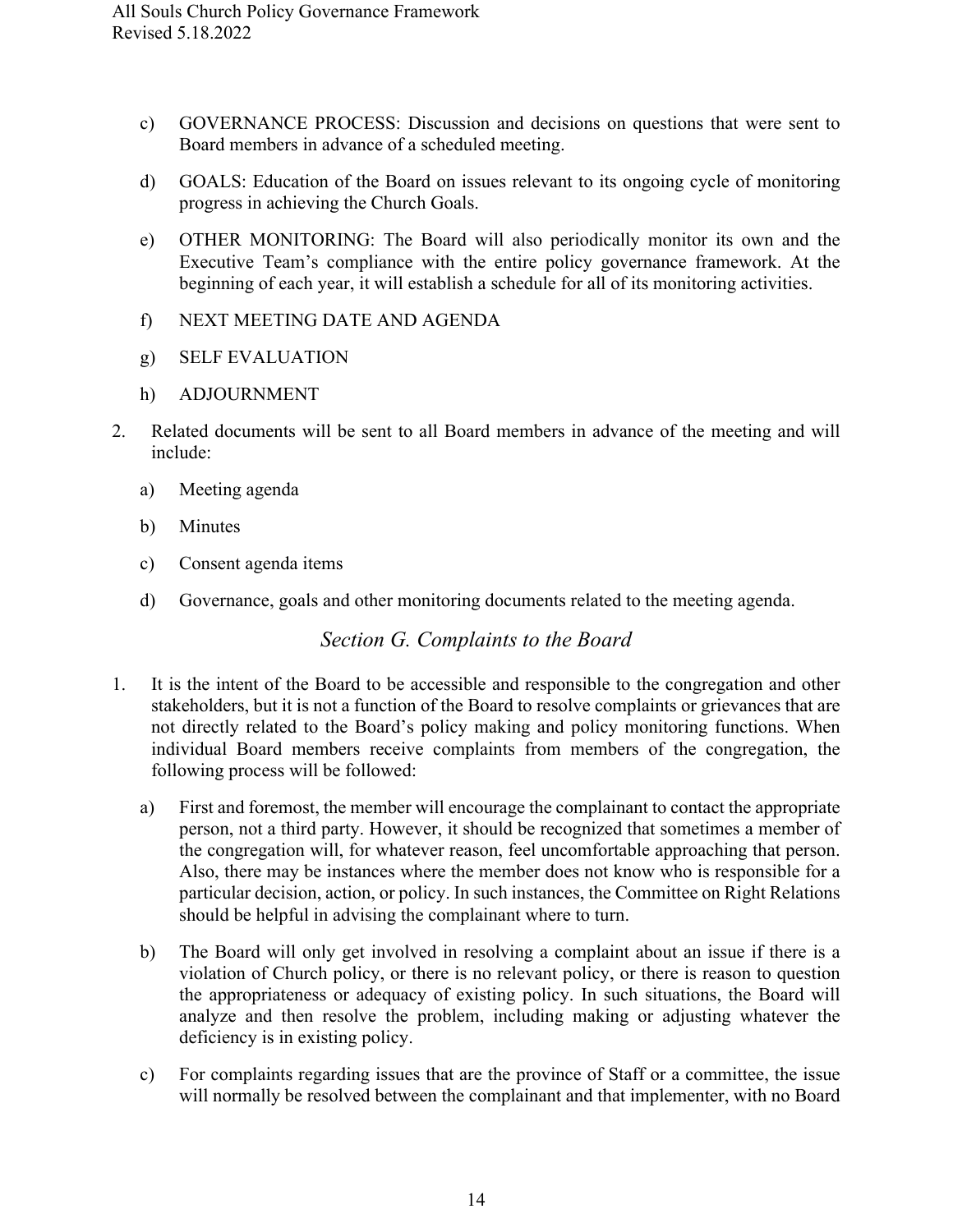involvement, unless the dispute seriously affects the harmony of the Church family. If those involved cannot reach agreement or consensus, the Senior Minister or Executive Director is responsible for reaching closure.

- 2. In the event of an unresolved complaint concerning the Senior Minister, the Committee on Ministry (whose members are appointed by the Board) should be asked to intervene.
- 3. Other ways to deal with ongoing complaints, expressions of concern, or related recommendations may include:
	- a) empowering the Church Council to be a forum where such issues could be raised and suggestions made for their resolution, and
	- b) holding frequent Town Hall meetings open to all to ensure effective communication among all parties in the All Souls community.

#### *Section H. Investigations of Misconduct*

<span id="page-14-0"></span>If a Trustee or Officer has a reasonable concern that a Trustee, Officer, or member of the Executive Team has engaged in conduct that is illegal, breaches a fiduciary duty to the Church, or is a serious violation of professional ethics or the Trustees and Officers Code of Conduct, such concern should be disclosed to the Board of Trustees in executive session. If, in the Board's judgment, such conduct would be relevant to the individual's service to the Church or damaging to its reputation, the Board shall determine in executive session how such conduct should be properly investigated to establish its validity and gravity. In such cases, the Board may appoint an ad hoc committee comprised of three to five members of the Church (who may or may not be Officers or Trustees) to conduct an investigation relating to the alleged conduct, including interviews with the person or persons concerned. It may also engage a licensed investigator or attorney to conduct or assist in an investigation under the Board's supervision. Such a committee, investigator, or attorney should be given the authority to inspect any relevant documents of the Church and to interview any Trustee, Officer, or employee of the Church, and be required to report their findings to the Board within a defined time period. The Board may decide to act based on the investigation's findings; it may seek a further investigation; it may release a report to the congregation; or it may take some other action. Throughout this process, the Board and those involved in any investigation shall proceed with particular attention to the fairness of the investigative process and to the privacy interests of all concerned.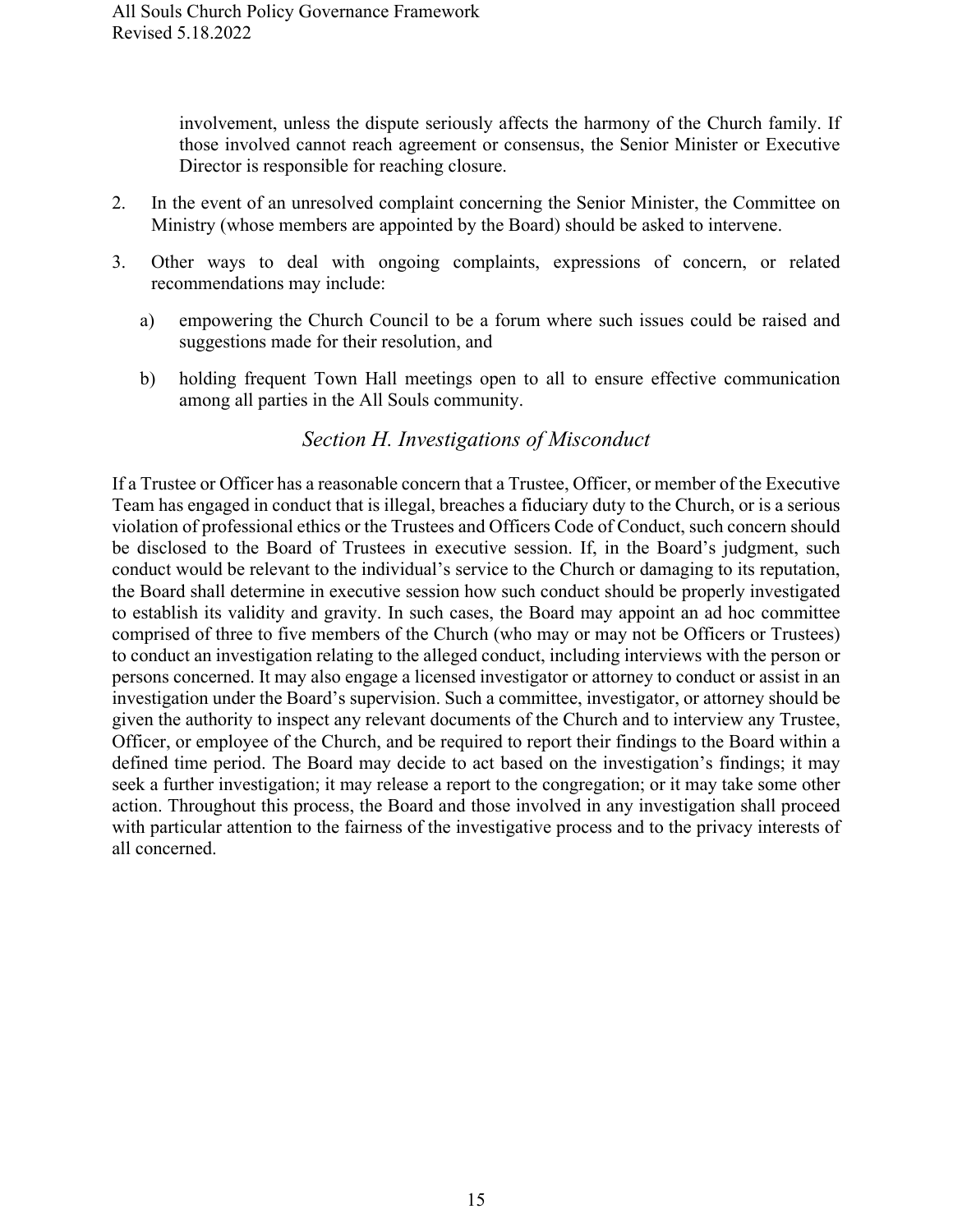## <span id="page-15-0"></span>**Part III: Board of Trustees Relationship to Executive Team and Staff**

## *Section A. Executive Team*

- <span id="page-15-1"></span>[1](#page-15-3). The Executive Team consists of the Senior Minister<sup>1</sup> and the Executive Director and other senior Staff and/or lay leaders designated by the Board of Trustees. Currently the Executive Team is made up of the Senior Minister and Executive Director. The Executive Team is led by the Senior Minister and Executive Director, who have a collaborative and co-equal relationship.
- 2. The Executive Team is responsible for the day-to-day operations of the Church and for guiding the Staff and volunteers. The Executive Team works collaboratively with one another and the rest of the Staff, with the Board, committees, lay leader volunteers and the congregation as a whole in the spirit of shared ministry. While each member of the Executive Team focuses on a particular area of responsibility, the team as a whole is responsible for making day-to-day decisions at the operations (program) level. Pursuant to the Bylaws, the Executive Team must annually develop and affirm a covenant to guide their collaboration.
- 3. The Executive Team shall ensure adequate coordination and implementation of the Church's policies and programs with regard to worship, membership, pastoral care, religious education, community outreach and social justice, as well as financial, administrative and building programs.
- 4. When the Senior Minister or Executive Director is on vacation or otherwise unavailable for an extended period of time, they will ensure the availability of an Acting Senior Minister or Acting Executive Director and make that delegation clear to the President and Vice President of the Board of Trustees.
- 5. Should a member of the Executive Team be unable to serve due to an emergency, the team will continue to operate. The Senior Minister or Executive Director will name a replacement person, unless they are the one unable to serve, in which case the Board will designate an Acting Senior Minister or Acting Executive Director.

## *Section B. Unity of Control*

- <span id="page-15-2"></span>1. Only decisions of the Board acting as a body are binding on the Executive Team. Directives from individual Board members, officers, or committee members are not binding on the Executive Team, except in rare instances when the Board has specifically authorized such an exercise of authority by a Trustee or Officer.
- 2. Unless directed by the full Board, the Executive Team can decline requests for information from individual Board members or Committees that require, in the Executive Team's opinion, a significant amount of Staff time or resources.

<span id="page-15-3"></span><sup>&</sup>lt;sup>1</sup> Starting August 1, 2022 and continuing through his tenure, the Transitional Minister will serve as the acting Senior Minister.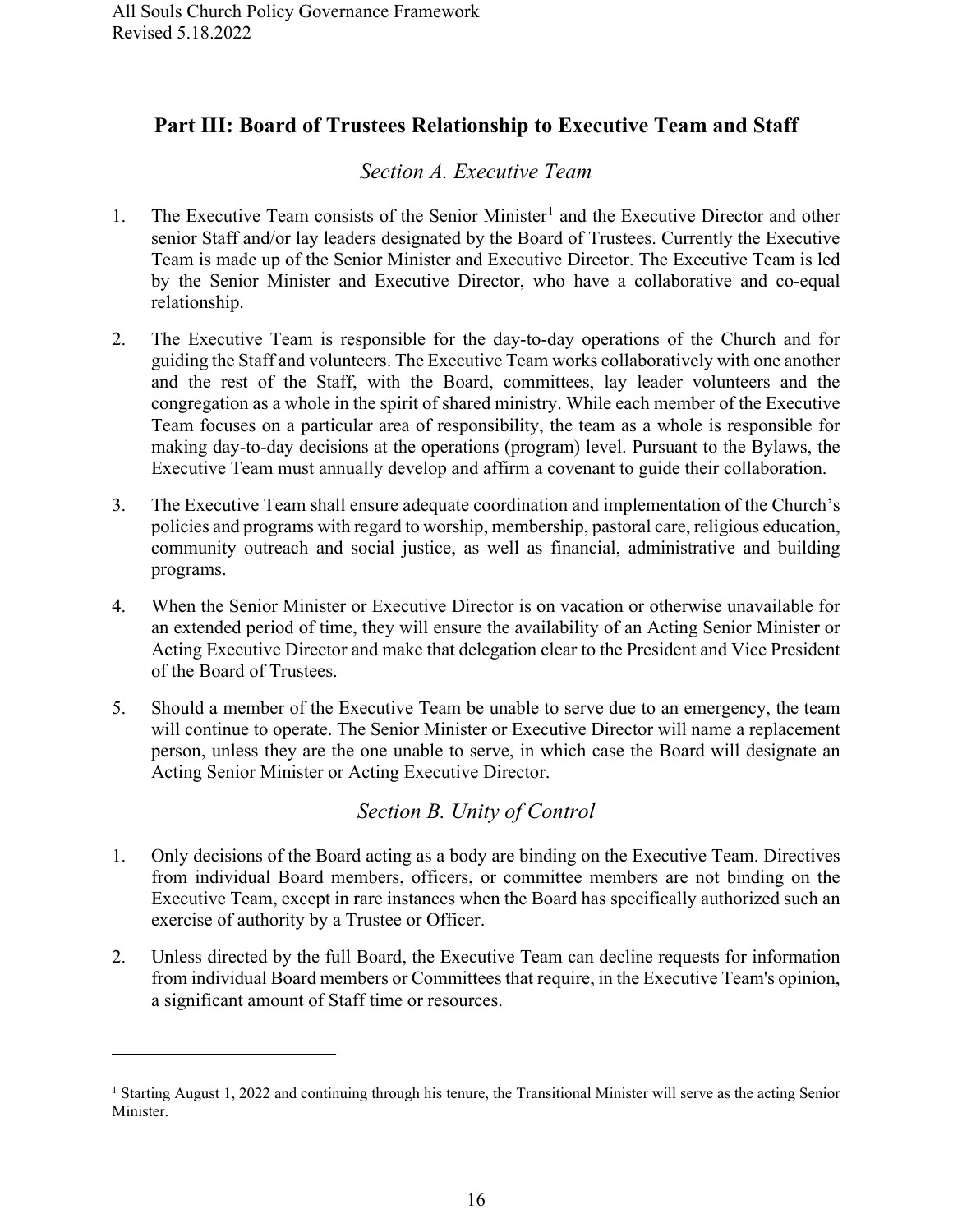3. Informal meetings may occur between Board members, the Senior Minister, the Executive Director, and the Staff for the purpose of exchanging information and seeking advice, but not for Board members to give instruction or direction.

#### *Section C. Board Delegation to the Executive Team*

- <span id="page-16-0"></span>1. The Board sets top level policies that reflect the priorities of the congregation and leaves the work of implementing the policies to the Executive Team. The Church's long-term Goals should only be changed through a process of consultations with the congregation. The Board will communicate its policies and the long-term Church Goals to be achieved to the Executive Team in writing and will establish boundaries within which the Executive Team may operate, as set out in Part IV., Section B. (Monitoring of Executive Limitations). The Executive Limitations provide the framework for articulating, clearly and in a unified manner, the degree of flexibility in operational decision-making that the Board wishes to give the Executive Team.
- 2. The Executive Team will provide the Board with a written interpretation of the Church Goals and Executive Limitations. The Board will respect and support any reasonable interpretation of these policies.
- 3. The Board will develop policies instructing the Executive Team to operate within specified budget guidelines.
- 4. The Executive Team, in turn, will ensure that the Board's policies are followed whenever it assigns tasks to committees, Staff and volunteers.
- 5. The Board shall authorize the Executive Team to establish additional policies, make decisions, take actions, and develop activities in accordance with the policies and decisions established by the Board.
- 6. In the event that the Executive Team is not in compliance with Board-established policy, it must notify the Board in writing before the next Board meeting. In such instances, the Board's operating assumption will be that the Executive Team's decisions deserve the Board's respect and consideration, even when the decisions do not follow Board policy, until they have had the opportunity to review them as a Board in consultation with the Executive Team.
- <span id="page-16-1"></span>7. The Board may change the Executive Limitations policies at any time.

#### *Section D. Executive Team Accountability to the Board*

- 1. The Board will hold the Executive Team accountable via the Senior Minister and Executive Director for the Church's operations, achievements, and conduct. The Executive Team is the Board's link to operational achievement and conduct and reports to the Board through the Senior Minister and Executive Director.
- 2. The Board shall consider all authority over and accountability for volunteers and Staff (including non-employee consultants) to be vested in the Executive Team and, ultimately, the Senior Minister and Executive Director. Although other members of the Executive Team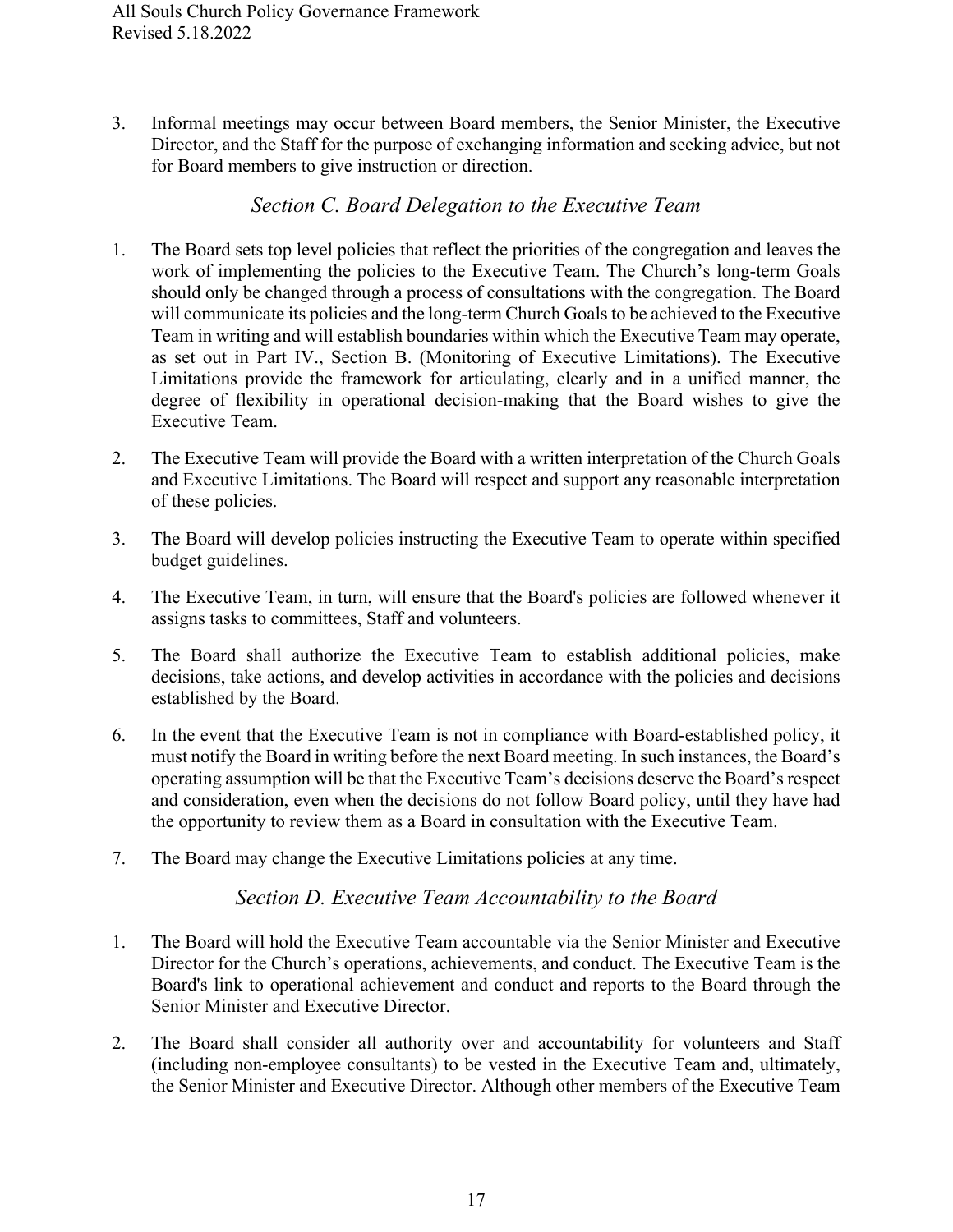will communicate regularly with the Board, the Board should deal principally with the Senior Minister and Executive Director.

- 3. The Board will not give instructions to persons who report directly to the Senior Minister or Executive Director.
- 4. The Board will view Executive Team performance as directly linked to organizational performance, so that organizational accomplishment of Board policies will be viewed as successful executive performance. The standard of compliance shall be whether the Executive Team has reasonably interpreted Board policy and has made reasonable progress toward achieving the long-term Church Goals as expressed by the congregation.
- 5. The Board will not evaluate, either formally or informally, any individual Staff member other than the Senior Minister or Executive Director, and they are the persons ultimately responsible for implementing the Church's policies.
- 6. Neither individual Trustees nor the Board will be formally involved with decisions or actions involving the hiring, evaluating, disciplining or dismissal of any Church employee other than the Senior Minister or Executive Director.

### *Section E. Performance Evaluation and Compensation*

- <span id="page-17-0"></span>1. The Board of Trustees is responsible for providing the formal evaluations of the Senior Minister and Executive Director's overall performance. This is distinct from the Board's role in monitoring the Senior Minister and Executive Director in their roles as leaders of the Executive Team as it carries out its functions in pursuit of the Church Goals within Executive Limitations.
- 2. With regard to compensation, All Souls recognizes and supports the Compensation Recommendations as ratified by the UUA General Assembly.
- 3. Ministerial compensation is comprised of two areas: salary (sometimes including a housing allowance) and benefits as outlined in the Letter(s) of Agreement. While not part of compensation, professional expenses as a cost of doing business are included in the total cost of ministry.
- 4. The Board will annually review the Senior Minister and Executive Director's salaries and consider adjustments relative to current financial conditions. Annual adjustments are in two separate categories: (a) a cost of living adjustment will be considered annually, based on the Consumer Price Index (CPI) estimate for the current year, and (b) a merit increase above the adjustment for cost of living may be considered at the discretion of the Board, as set out in the applicable policy on performance reviews.
- 5. The Board will compile the results of the Senior Minister and Executive Director's annual performance evaluations for the time period since the last merit increase, and will use these results to assist in determining the current merit increases. The Board will maintain records of salary increases for the Senior Minister and Executive Director and review these records annually.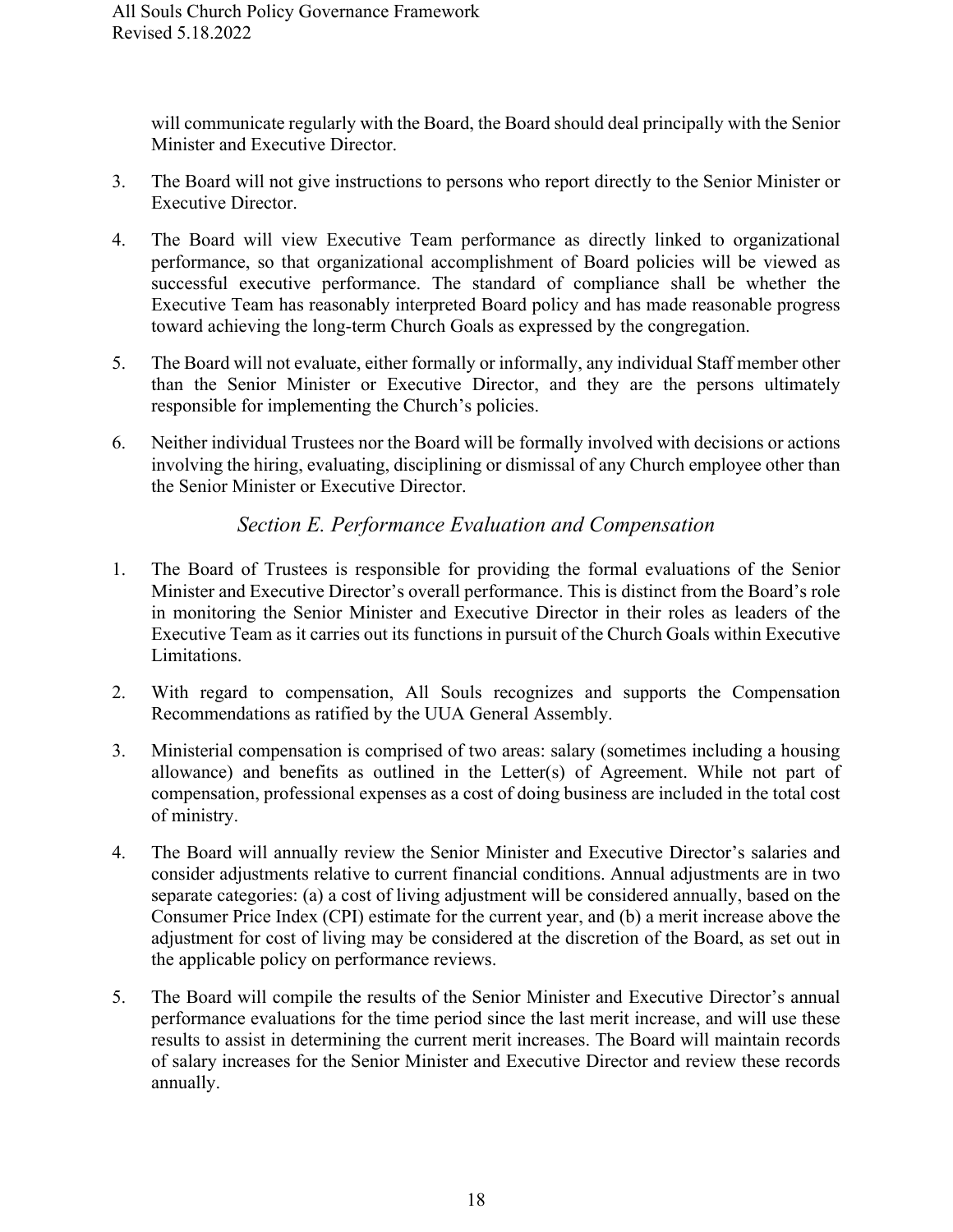All other Staff compensation, benefit and personnel issues are part of the Executive Team's responsibility, particularly the Senior Minister and Executive Director. The Board does not get involved except, that on an annual basis the Personnel Committee will review all salaries with the Executive Team and report to the Board the extent to which staff salaries and benefits are consistent with UUA fair compensation guidelines or prevailing wages and benefits for comparable positions in the local market, to the best of the Committee's understanding.

#### *Section F. Disciplinary Action*

- <span id="page-18-0"></span>1. The Board recognizes that it may become necessary to discipline the Senior Minister or Executive Director for a serious policy violation by the Executive Team. In circumstances where discipline may become necessary, the following three-step procedure should be followed.
	- a) After consultation with the full Board, the Board President shall discuss the violation or improper conduct with the Senior Minister or Executive Director with a view to resolving the problem.
	- b) If the verbal consultation does not resolve the problem, the Senior Minister or Executive Director shall be given a written warning from the Board. This step will be taken if there is no noticeable improvement in the Senior Minister or Executive Director's willingness to refrain from policy violations. The written warning should outline the problem, suggest expected courses of corrective action, set a specific trial period, and advise of possible consequences.
	- c) If the written warning does not resolve the problem, the Board will take appropriate formal disciplinary action, such as suspension (with or without pay), withholding salary increases, or dismissal. In the case of the Senior Minister, the Board will, prior to any such action, confer with the Committee on Ministry concerning whether and how to involve the full congregation in any formal disciplinary action.
- 2. The Senior Minister and Executive Director are responsible for disciplining other members of the Executive Team and Staff, as necessary.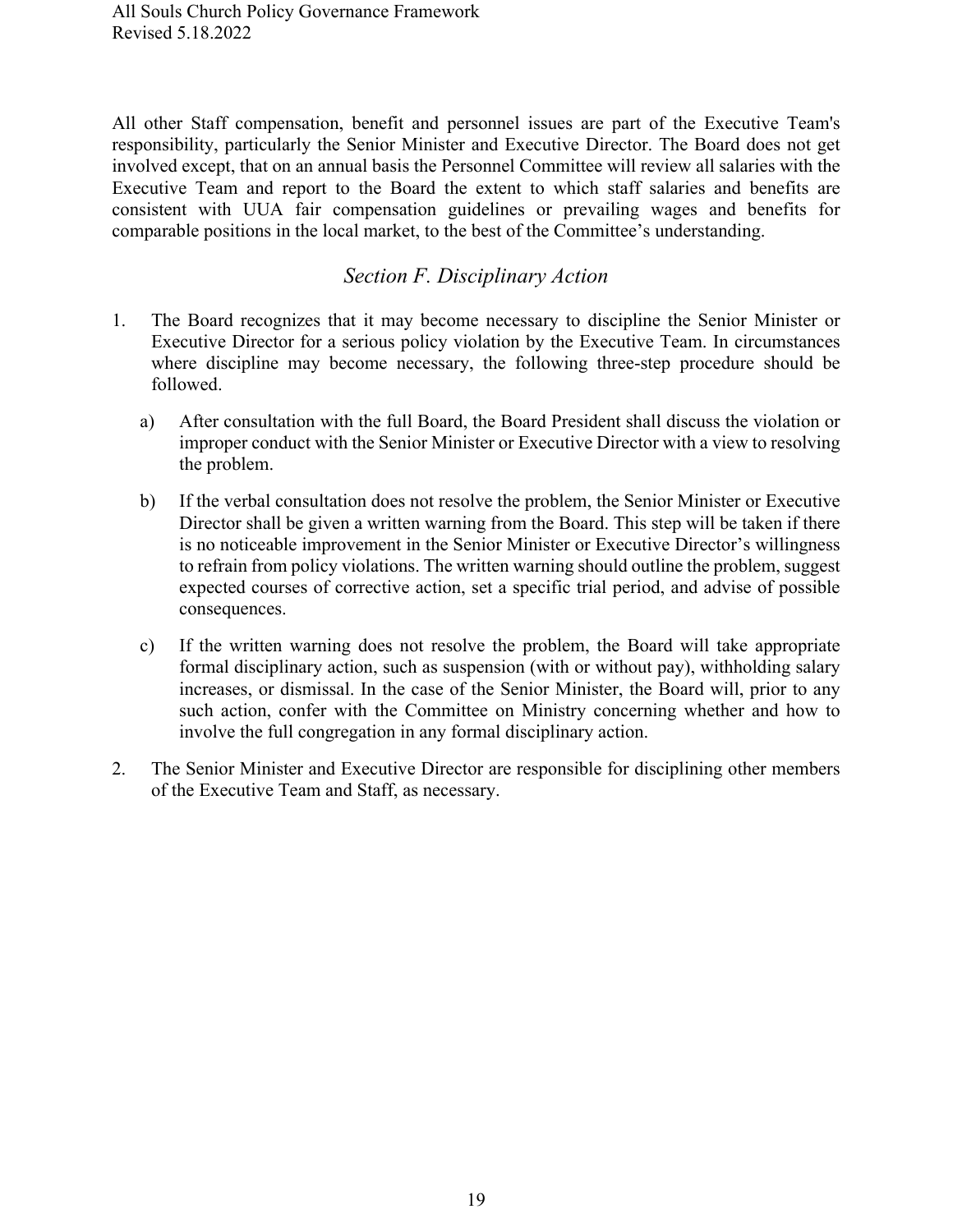## **Part IV: Board Monitoring of Executive Team Performance**

<span id="page-19-0"></span>By decision of the Board, any policy may be monitored at any time through monitoring reports, direct inspection, and/or independent or third-party evaluations. However, the Church Goals and the Executive Limitations are monitored by the Board throughout the year according to a set schedule and process. Monitoring Executive Team performance is directly linked to monitoring organizational performance against Board policies concerning Church Goals and Executive Team Limitations. The purpose of monitoring is to determine the degree to which Board policies are being fulfilled.

In fulfilling its monitoring role, the Board shall be data-informed and shall work with the Executive Team to develop appropriate practices to collect and analyze data on the church's progress towards its Church Goals and on its compliance with policies, including Executive Limitations.

## *Section A. Monitoring of Church Goals*

- <span id="page-19-1"></span>1. The Board is charged with monitoring the implementation of the seven Church Goals annually through an established process.
- 2. The Executive Team is charged with coordinating and facilitating the Church Goal monitoring process and providing reports to the Board on the implementation of Church Goals.
- 3. It is the responsibility of the Board to receive and discuss these reports from the Executive Team, to react to them with suggestions and critiques, and to request clarifications when necessary.
- 4. It is the responsibility of the Board, working with the Executive Team, to ensure that an annual report is made on the progress of Church Goal implementation to the congregation at the Church annual meeting. All reports are open to the congregation at any time and will be housed permanently in the Church archives.

## *Section B. Monitoring of Executive Limitations*

<span id="page-19-2"></span>The Executive Limitations are addressed primarily to the Executive Team, which is in charge of implementing Church policy. However, they also extend to all Staff and volunteers in their shared ministry relationship to the Church and its mission. In general, the Executive Limitations require that the Executive Team demonstrate leadership that is caring and nurturing, open and responsive, visionary and empowering. The Executive Team will make sure that its practices, activities and decisions are lawful, in conformity with good business practices, professional ethics and consistent with the Church's Mission.

The Executive Limitations are used as one tool to monitor Board-Executive Team relations, including Executive Team performance. There are five Executive Limitations to be monitored at least once a year. A schedule for presentation and discussion of each Executive Limitation shall be adopted each year at the July Board meeting.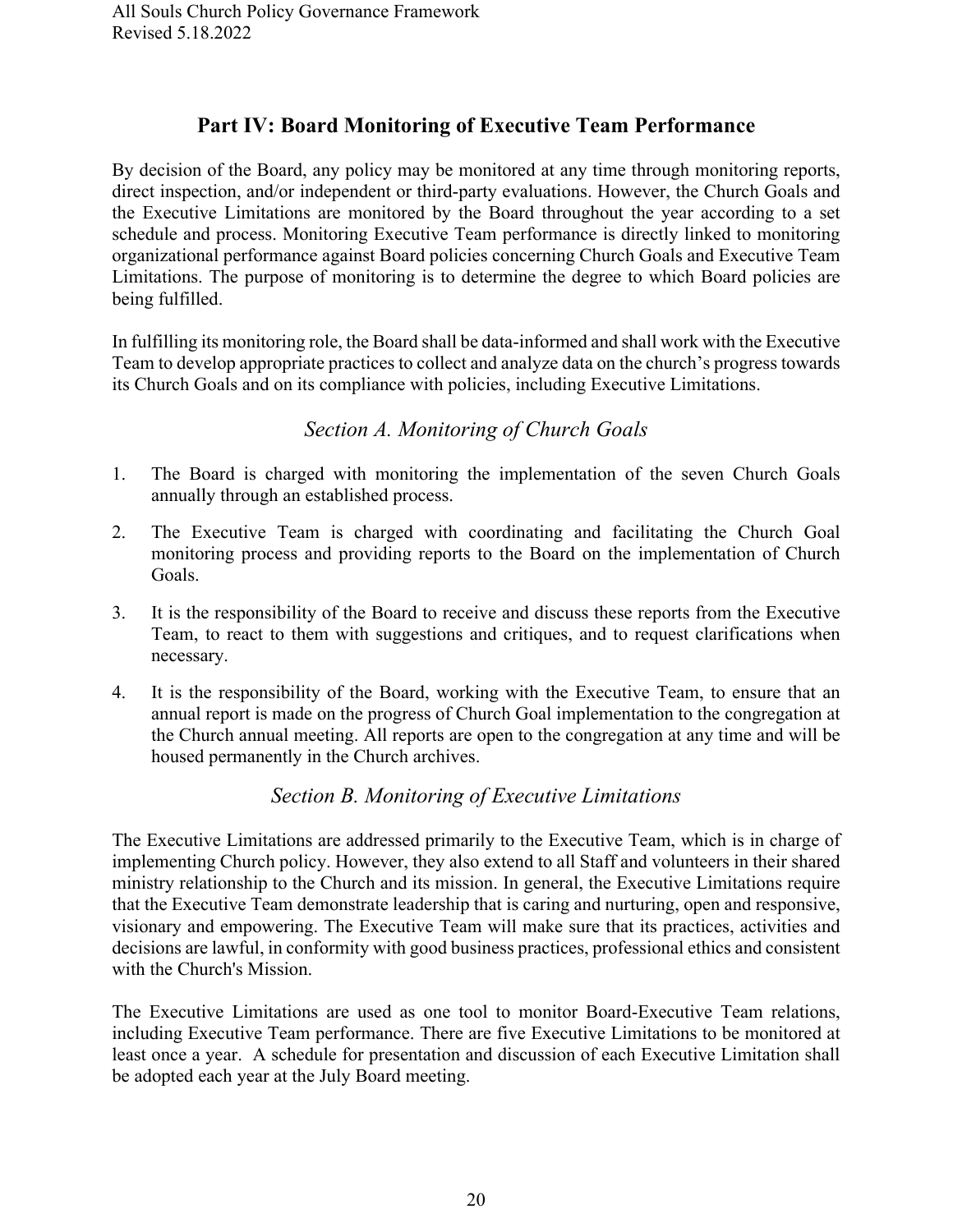#### **1 - Protection of Assets**

<span id="page-20-0"></span>The Executive Team shall not allow the assets of the Church -- including cash, investment and endowment funds and the Church's building and furnishings -- to be unprotected, inadequately maintained, inappropriately used, or unnecessarily risked. Nor shall the Executive Team fail to develop policies and procedures regarding the use of the Church building and facilities. Accordingly, the Executive Team shall not:

- A. Fail to provide reasonable and prudent insurance coverage for the Church, its Staff, Officers, directors, and volunteers.
- B. Unnecessarily expose the organization, its Board and Staff to claims of liability or risk the nonprofit status of the Church.
- C. Allow the use of Church facilities by individuals or groups that implicitly or explicitly discriminate against persons on the basis of race, national origin or sexual orientation, or that use the Church in other ways inconsistent with Unitarian Universalist principles.
- D. Purchase, encumber, or dispose of titled or real property without advance authorization from the Board.
- E. Fail to take reasonable steps to protect historic assets, intellectual property, information, or files from loss or significant damage.
- F. Fail to develop policies on the use of All Souls' facilities, as well as policies regarding the use of All Souls' name and banner, that are consistent with the Church's Mission and Church Goals.

#### **2 - Staff and Volunteer Treatment**

- <span id="page-20-1"></span>A. *Executive Teamwork*. The Executive Team shall be in a covenant relationship with one another and shall speak as one voice to all parties to whom the Executive Team are responsible or over whom it has authority. Accordingly, Executive Team members shall not fail to:
	- Seek consensus when making decisions on material issues.
	- Support the recommendation of the Senior Minister when the Executive Team cannot reach consensus.
	- Honor and respect each other's views and positions.
- B. *Hiring, Retention and Treatment of Staff.* With respect to the hiring, retention and treatment of Staff, the Executive Team must operate in ways that fulfill Unitarian Universalist principles and the Church's Principles, Mission, and Goals. Staff at All Souls, with a particular emphasis on the professional level, shall reflect the multiracial and multicultural commitment of the Church. Accordingly, the Executive Team shall not:
	- Cause or allow working conditions that are unfair, unsafe, unhealthy, or unprofessional.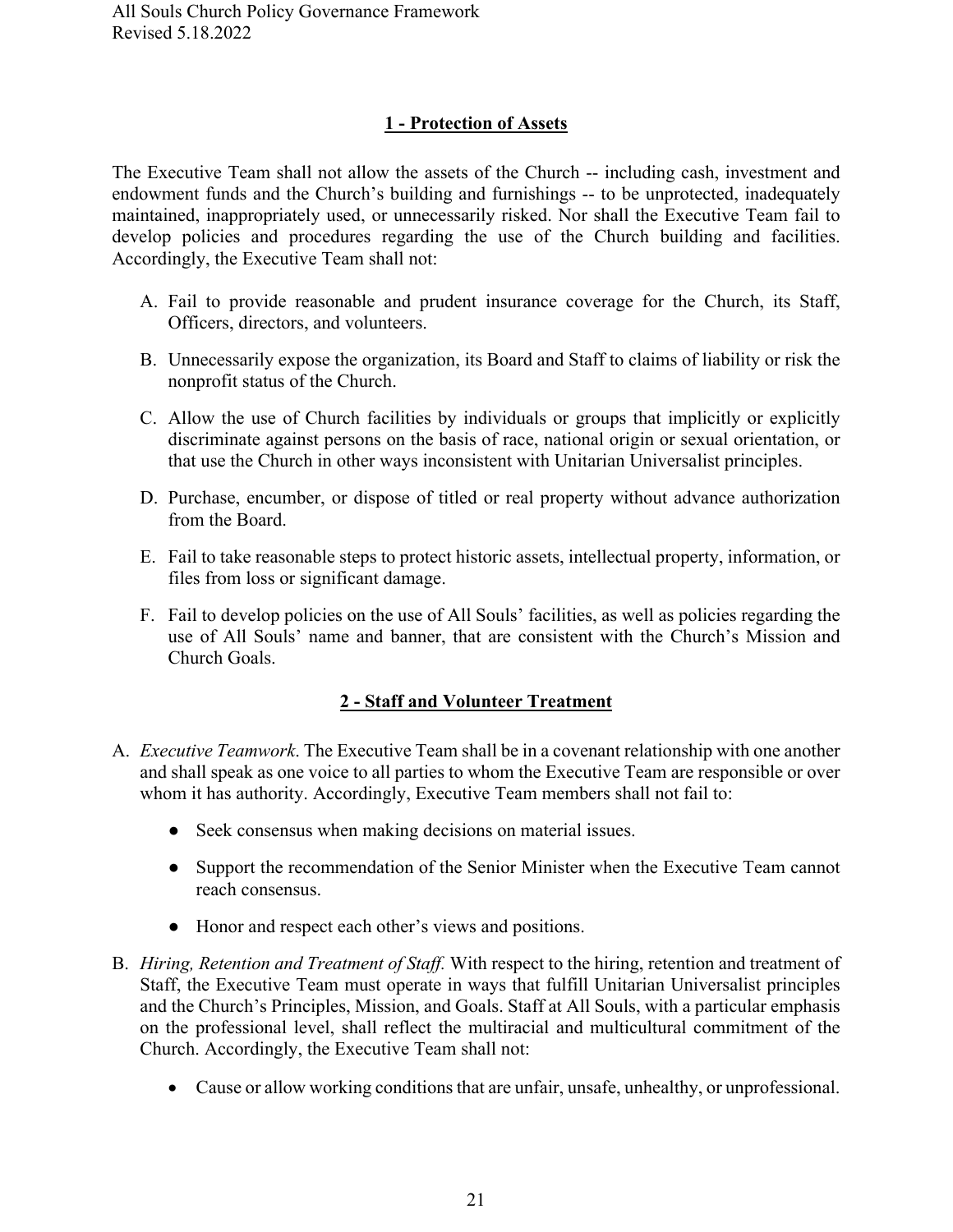- Withhold from Staff timely, candid, and constructive feedback and positive reinforcement.
- Hire Staff members without intentionally searching for candidates who will make the Church's Staff more diverse.
- Allow Staff—particularly Staff who are Black and Brown—to lack mentoring and professional development opportunities, regardless of background, that will provide them with the tools, resources, and support to excel in their positions.
- Deny staff a prompt, safe, and effective conflict resolution process.
- Fail to issue written personnel policies that cover all personnel matters for Staff and that comply with all laws, protect the Church's "at will" status, and inform Staff that employment is neither permanent nor guaranteed.
- Fail to ensure that the Church's written personnel policies and procedures are reviewed for compliance with all applicable laws by a qualified third party every 3 years.
- Fail to regularly review personnel policies to ensure their compliance with the  $8<sup>th</sup>$ Principle.
- Fail to conduct formal performance evaluations on an at least annual basis.
- Establish compensation and benefits that are inconsistent with UUA Salary Recommendations, or, if no comparator exists, with the applicable nonprofit and geographic market for the skills employed.
- C. *Reporting*: To ensure compliance with the above, the Executive Team shall:
	- Monthly, report to the Board of Trustees all staff changes, including resignations, terminations, reassignments, job reductions and the like. Additionally, include all filed grievances whether internal or with government authorities. For each change, briefly explain the reasons for the change, what programs, if any, will be affected, and what plans they have made to accommodate the change.
- D. *Treatment of Volunteers.* Much of the substantive work of All Souls is accomplished through Church committees or informal volunteer groups, working in a "shared ministry" and collaborative relationship with Staff. The Executive Team shall not fail to use the Mission and Church Goals developed by the congregation in monitoring and making decisions about committee growth, committee leadership and committee activities. Within this context, the Executive Team is responsible for encouraging and establishing such committees and groups. Acknowledging that the Executive Team has ultimate responsibility for implementing the Church's policies, including ensuring appropriate coordination with committees, shared ministry must be the All Souls watchword. To this end the Executive Team shall not:
	- Fail to ensure that committees and groups have a clear understanding of their roles and responsibilities via Terms of Reference specifying appropriate communications to the congregation.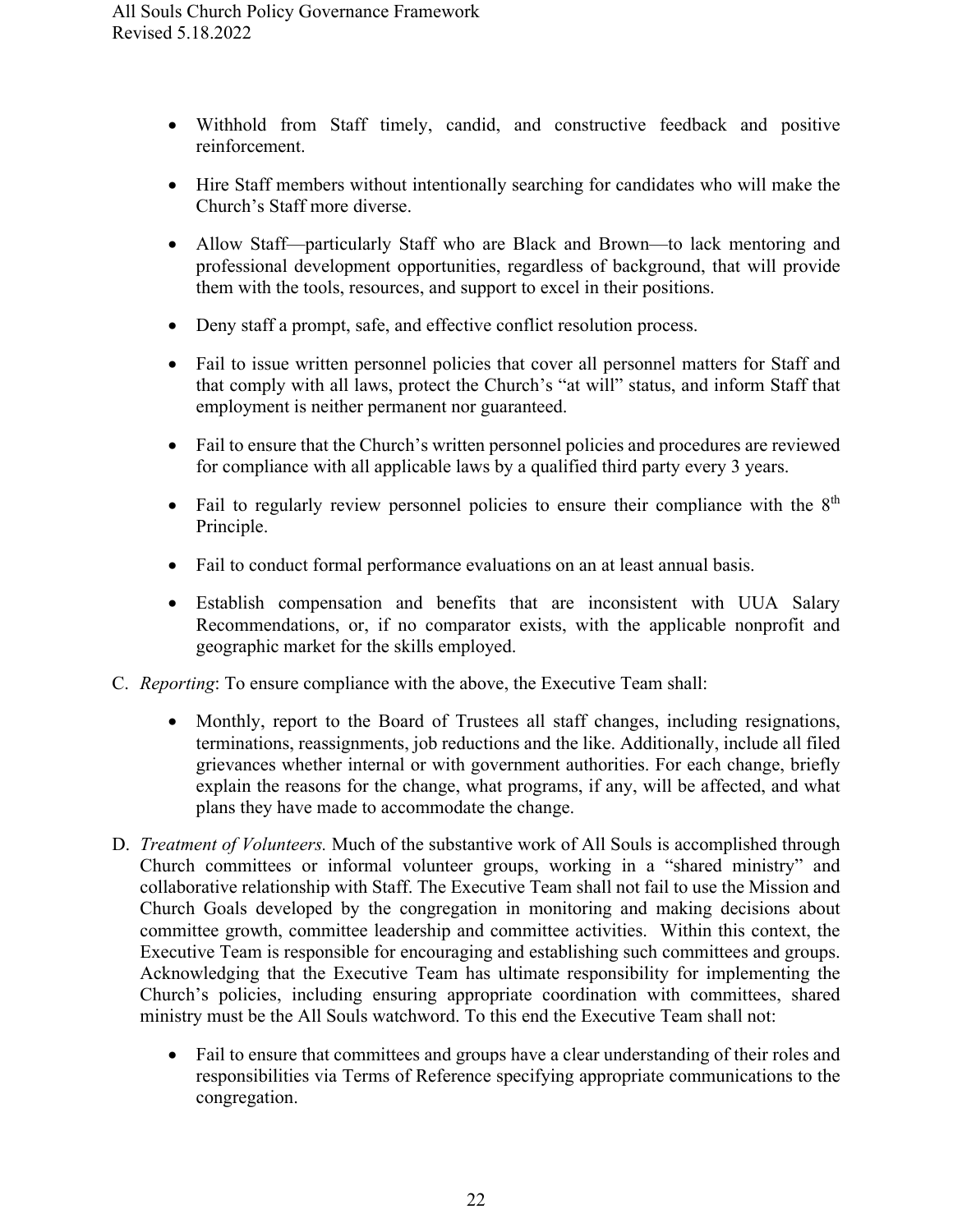- Fail to provide access to information necessary for committee/group decision-making.
- Fail to respond promptly to their requests for information or financial support.
- Allow committee activities and Staff responsibilities to overlap in ways that are disadvantageous to either.
- Fail to ensure that committees understand the process by which conflicts with the Staff, Executive Team or Board should be addressed.
- Undercut committees or the esteem in which they are held by the congregation.
- Interact with volunteers in ways that disrespect or discourage the work of committees and their opportunities to bond with the Church and with each other.
- Fail to assure that the work done by volunteers is covered by insurance, as necessary and appropriate.
- E. *Treatment of Members, Friends and Visitors.* Based on the guiding principle of welcoming all souls – with respect to interactions with members, friends and visitors to the Church – the Executive Team shall not:
	- Treat anyone with discourtesy or disrespect, or fail to welcome those who are seeking to find a spiritual home in this Church and participate in its mission.
	- Maintain facilities that fail to provide a reasonable level of safety, sanitation, comfort, access, hospitality and functionality.
	- Violate appropriate standards of confidentiality or privacy or use methods of collecting or handling personal information that fail to protect against improper access to the material elicited.
	- Fail to provide standards and procedures that are widely understood and applied to promote a safe and welcoming environment to members and non-members alike.

#### **3 - Communication**

<span id="page-22-0"></span>The Executive Team shall ensure that the Board, and in some cases the congregation, is fully informed concerning relevant implementation issues and that the Board is supported in its work.

Accordingly, for the Board the Executive Team shall not:

- Fail to submit monitoring information required by the Board in a timely, accurate, and understandable fashion.
- Fail to report in a timely manner an actual or anticipated noncompliance with any policy of the Church, or to recommend changes in such policies whenever the need for changes comes to the Executive Team's attention.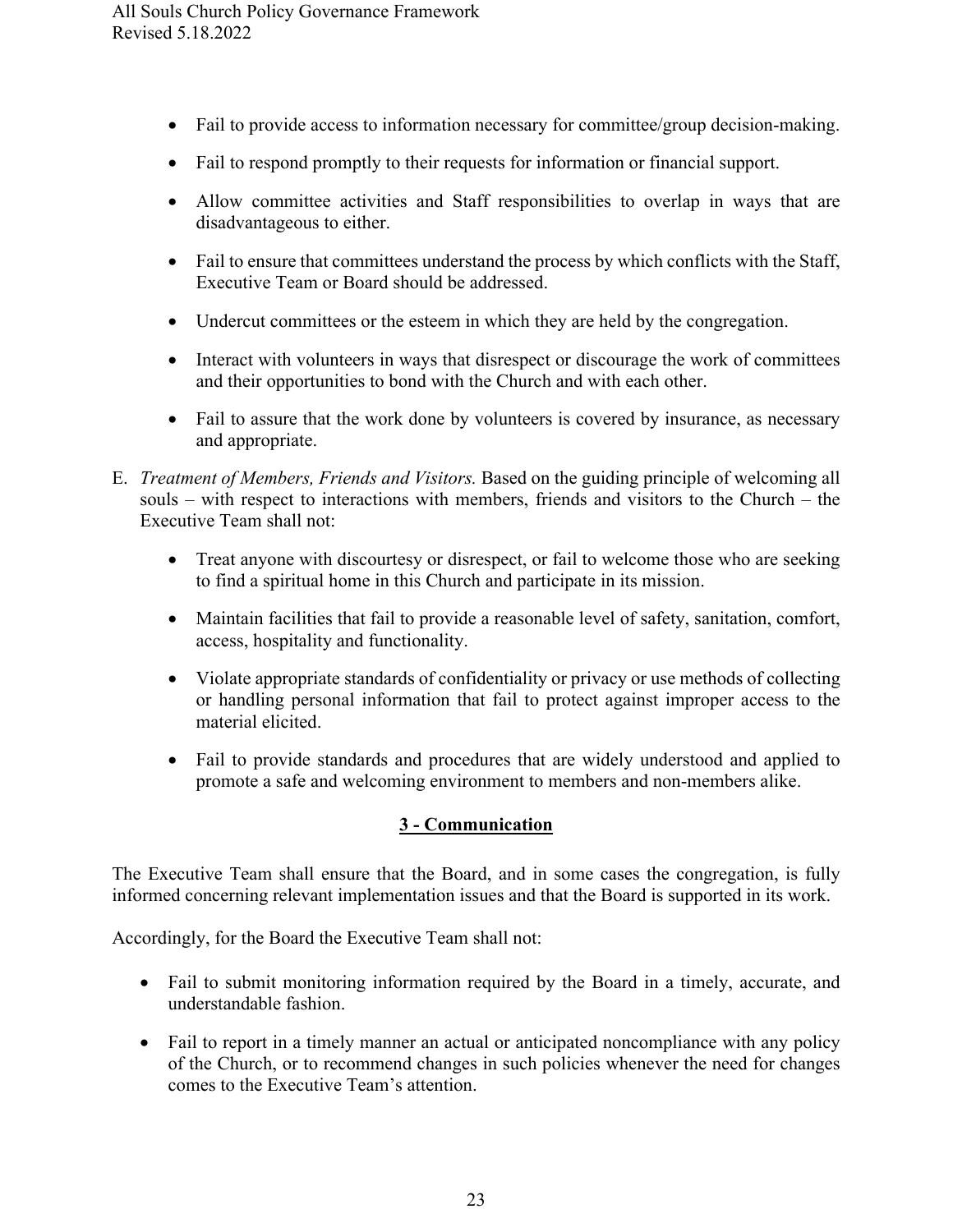- Fail to advise the Board if the Board is not in compliance with the Church's Bylaws or its own policies.
- Fail to present to the Board by its September Board meeting an annual plan of priorities and strategies, which incorporates voices from across the Church, to pursue the Church Goals.
- Fail to develop and maintain a calendar for the Church year that meets the needs of the congregation.
- Fail to supply in a timely fashion for the consent agenda all items delegated to the Executive Team that are to be Board-approved, along with the minimum amount of supporting data necessary to keep the Board informed.
- Fail to inform the Board of all significant changes in, deletions of, or additions to administrative policies and regulations.
- Fail to provide the Board with regular reports on budgeted to actual financial performance, or to advise the Board of any changes that substantially affect the Church's financial condition.

Accordingly, for the Church the Executive Team shall not:

- Make public statements about the official position of the congregation or Board on controversial social, political, and/or congregational issues beyond what the congregation or Board has formally and explicitly adopted as positions of record if the statement or commitment could expose the church to significant financial and/or legal risk or obligation. Nothing in this policy shall be construed to infringe upon the fundamental principle of freedom of the pulpit.
- Fail to ensure that a complete and current set of all Church governance documents, including recent Board meeting minutes and important church policies, including those formulated by the Board, ET, or congregation, are readily accessible to all Church members at all times, including in an accessible hard copy policy book at the front desk.
- Fail to post a public display at the church containing photos and identifying information for Board members.
- Fail to communicate effectively and comprehensively with the full congregation about church events and issues of likely interest to the congregation as a whole.

#### **4 - Financial Management**

<span id="page-23-0"></span>The Board has ultimate fiduciary responsibility for the assets of the Church. However, the Executive Team shall be responsible for the management of the Church's assets and financial resources in order to safeguard the operations and fiscal integrity of the Church.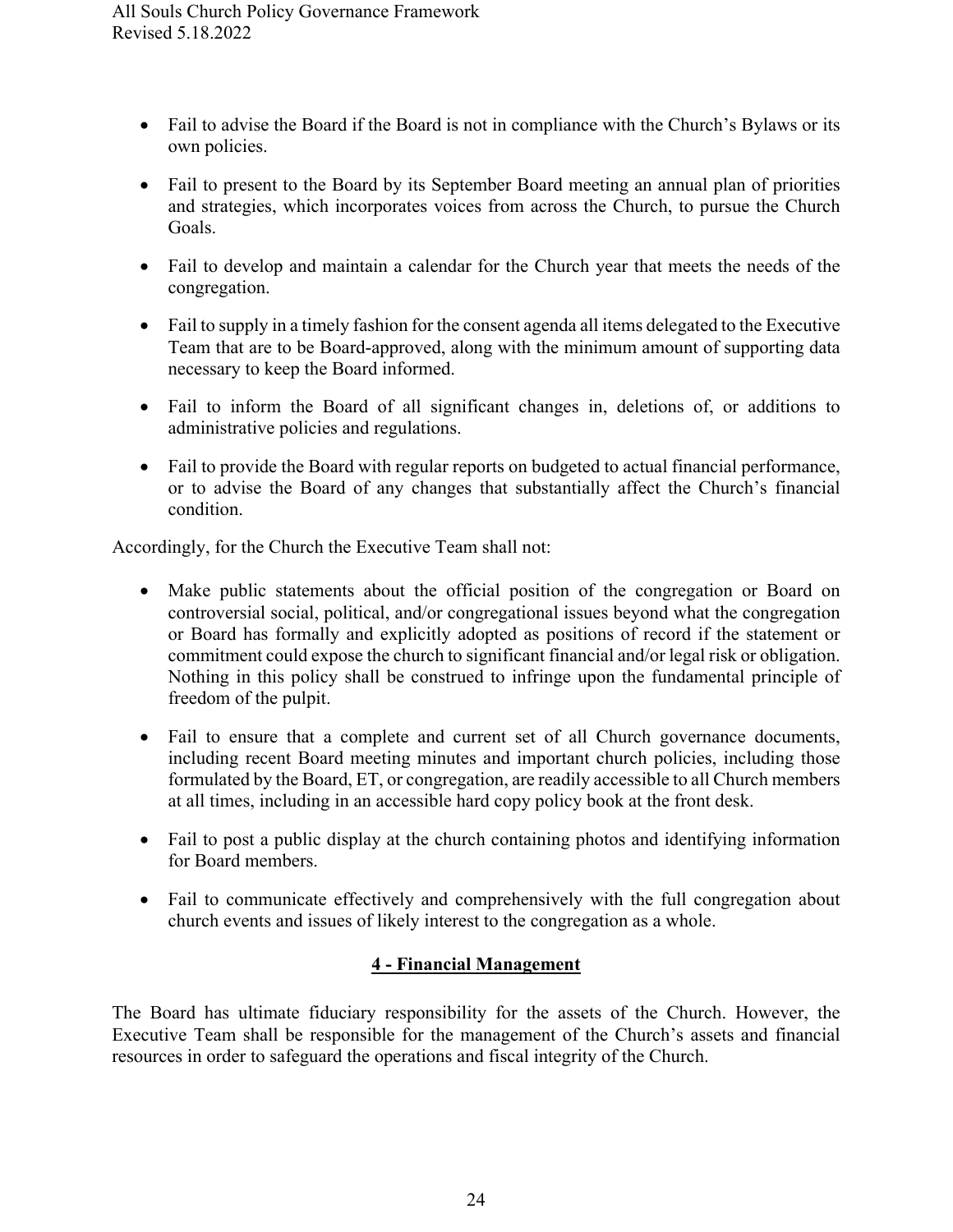- A. *Financial Planning and Budgeting.* The Executive Team, in collaboration with the Treasurer and Finance Committee, shall not allow budgeting that is not aligned with the Mission and Church Goals of the congregation. In addition, the proposed annual budget must not fail to:
	- Reach the Board more than a week before its May meeting in order to allow time for adequate consideration prior to the congregational vote on the budget at the annual meeting.
	- Contain sufficient information to permit reasonable Board evaluation in light of the Church's policies, priorities and resources.
	- Consider contingencies such as legal fees and long-range planning, including reserves for such items as building needs and sabbaticals for clergy and staff who qualify.
	- Include a capital budget, supported by a reserve fund to address depreciation and help fund needed improvements.
- B. *Financial Condition and Activities.* In administering the budgeted funds, the Executive Team shall not:
	- Expend funds in a manner inconsistent with the broad expenditure categories in the approved budget, except to the extent that specific procedures for transfers between categories are authorized by the Bylaws, the membership, or the Board.
	- Authorize a line of credit or any loan contract without Board approval.
	- Use any long-term reserve or expend any endowment or designated funds other than for the purposes determined at time of receipt or designation, unless the Board of Trustees approves an exception.
	- Make transfers or "loans" between funds (e.g., Beckner and Operating) without Board approval.
	- Fail to provide cash reconciliations or to inform the Board in writing concerning actual revenues and expenditures and appropriate comparisons and projections, at a frequency specified in the section of this document on Board Monitoring of Executive Team Performance (Part IV).
	- Deny reasonable access to financial records by the Finance Committee and authorized outside auditors.
	- Handle funds without sufficient and prudent controls or fail to follow the Church's financial procedures and protections manual.
	- Fail to aggressively pursue receivables after a reasonable grace period.
- C. *Execution of Contracts*. No one other than the Executive Team and its authorized designees shall execute any contract on behalf of the Church. The Executive Team and its authorized designees shall not enter into any contractual arrangements that fail to serve the Church's policies or involve unacceptable means. Accordingly, the Executive Team or its authorized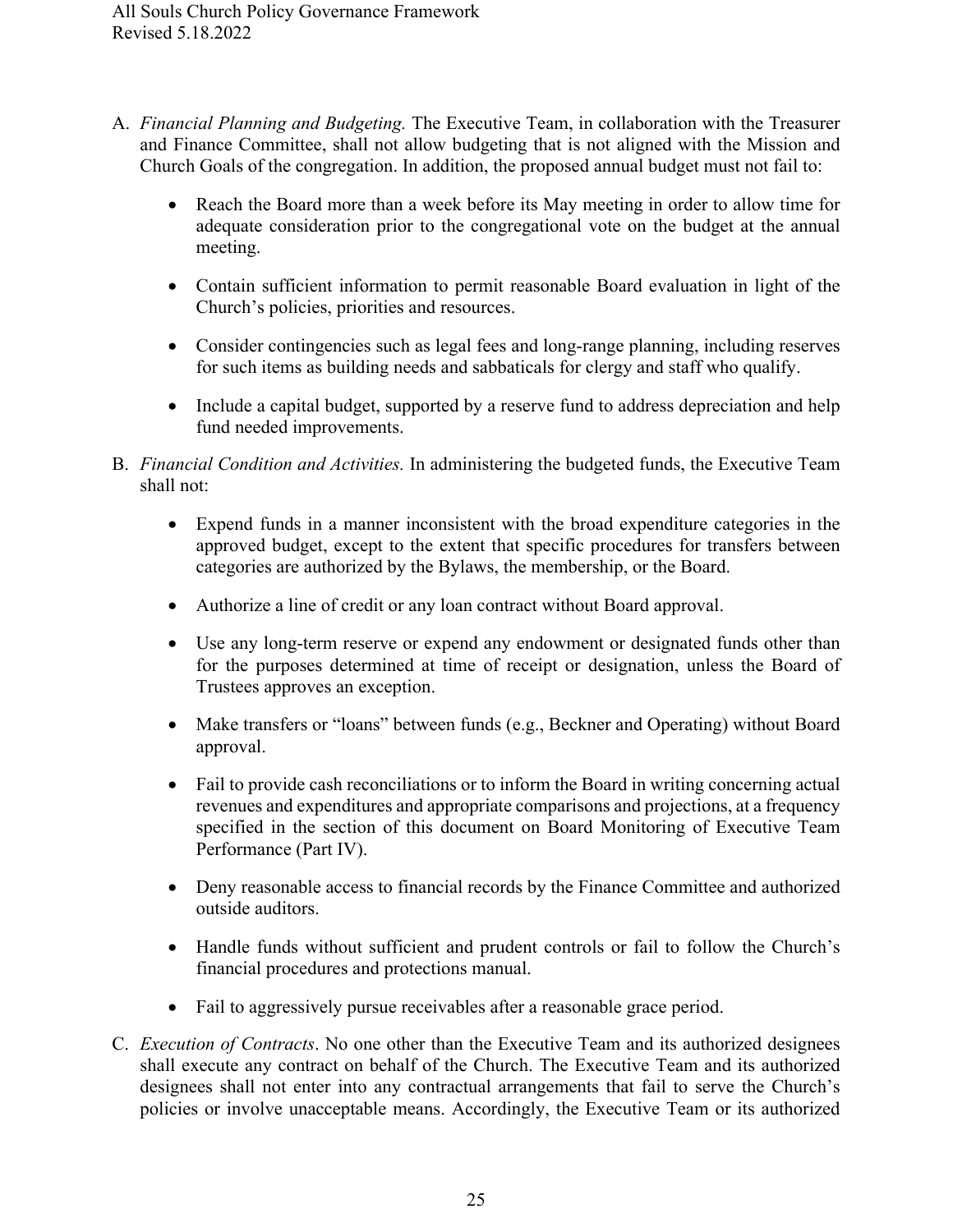designees shall not for any contract of \$25,000 or more (other than regular personnel contracts):

- Enter into such a contract without the authorization of the Board.
- Terminate or breach such a contract without the approval of the Board.
- Enter into such a contract unless it includes a mediation clause wherever possible.
- Fail to seek legal advice, when necessary, to interpret and assess contractual terms.
- D. *Endowment, Memorial, and Other Gifts.* The Finance Committee, with the active support of the Executive Team, shall not fail to develop appropriate policies and procedures for seeking, accepting and managing gifts of cash, securities and other tangible resources for the Church. Such gifts must support the Mission of the Church and Unitarian Universalist principles, comply with local and federal laws, and not unreasonably constrain All Souls' flexibility in managing the gift. Specifically for the management of endowments, the Investment Policy will include at least the following:
	- the need for professional management of the Church's endowments.
	- the primacy of following the donor's written wishes;.
	- the circumstances under which the Church can spend from or borrow from the principal of these endowments.
	- the Terms of Reference for the Finance Committee.

In no case may the Executive Team spend endowment and gift funds in violation of the directives and restrictions set forth in the Bylaws or in Board policy, or without consultation with the Finance Committee.

#### E. *Management of the Church's Grant-Making Programs*

- With resources available to the Church to make grants, the Executive Team shall support programs and activities consistent with the Church's Mission Statement and Goals.
- The Executive Team or their authorized designees shall not use grant funds in ways that fail to carry out the letter and spirit of the donor's wishes and the other specific policies that have been developed for the individual funds.

#### F. *Raising financial resources for the Church*

• No one other than the Executive Team or its authorized designees shall apply for any grant from an outside funding agency on behalf of the Church. The Executive Team and its authorized designees shall not apply for any grant that fails to serve the Church Goals and policies.